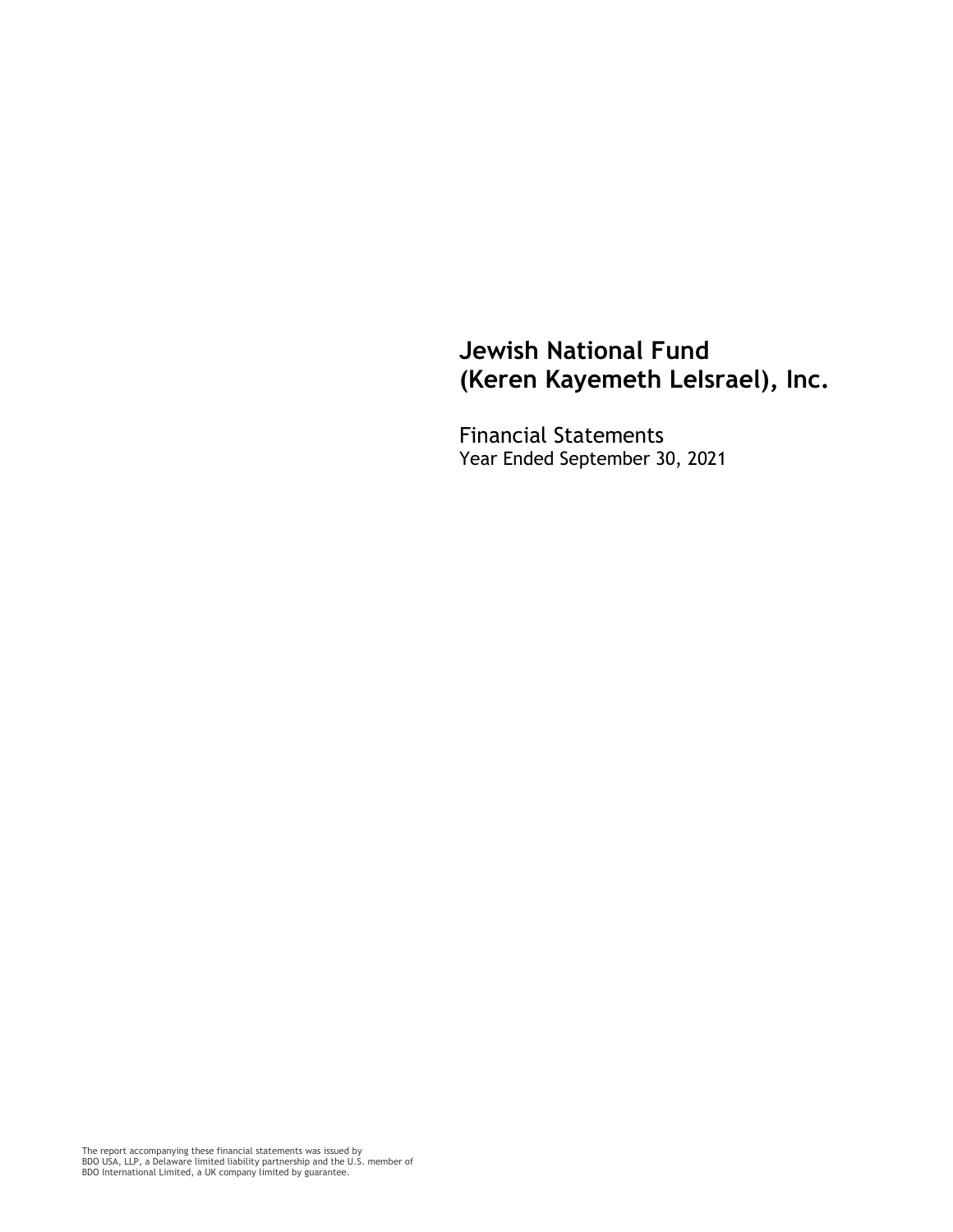Financial Statements Year Ended September 30, 2021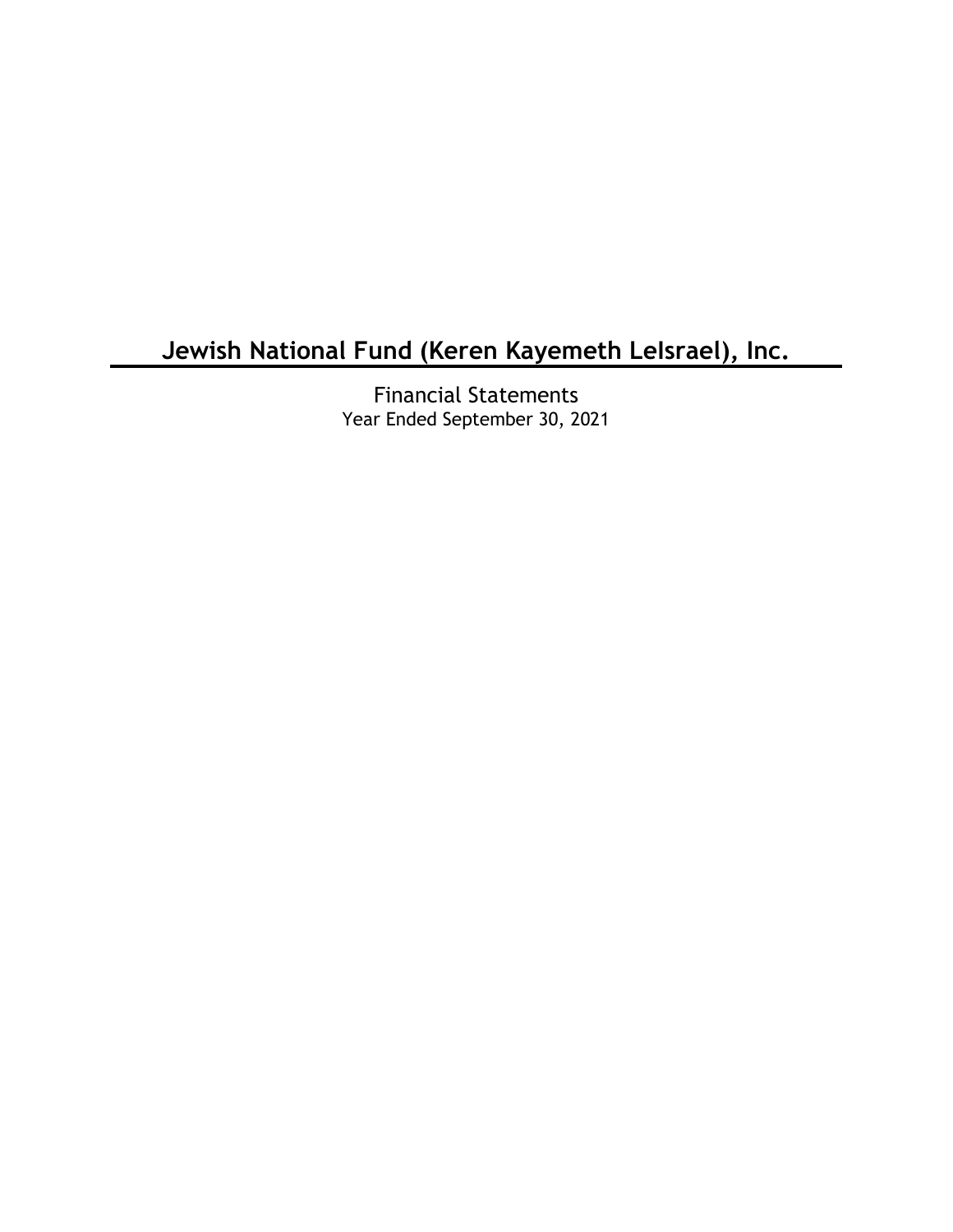# **Contents**

| <b>Independent Auditor's Report</b>                                                                             | $3 - 4$ |
|-----------------------------------------------------------------------------------------------------------------|---------|
| <b>Financial Statements</b>                                                                                     |         |
| <b>Statement of Financial Position</b><br>as of September 30, 2021<br>(with comparative totals for 2020)        | 5       |
| <b>Statement of Activities</b><br>for the Year Ended September 30, 2021<br>(with comparative totals for 2020)   | 6       |
| Statement of Functional Expenses<br>for the Year Ended September 30, 2021<br>(with comparative totals for 2020) | 7       |
| <b>Statement of Cash Flows</b><br>for the Year Ended September 30, 2021<br>(with comparative totals for 2020)   | 8       |
| Notes to Financial Statements                                                                                   | 9-27    |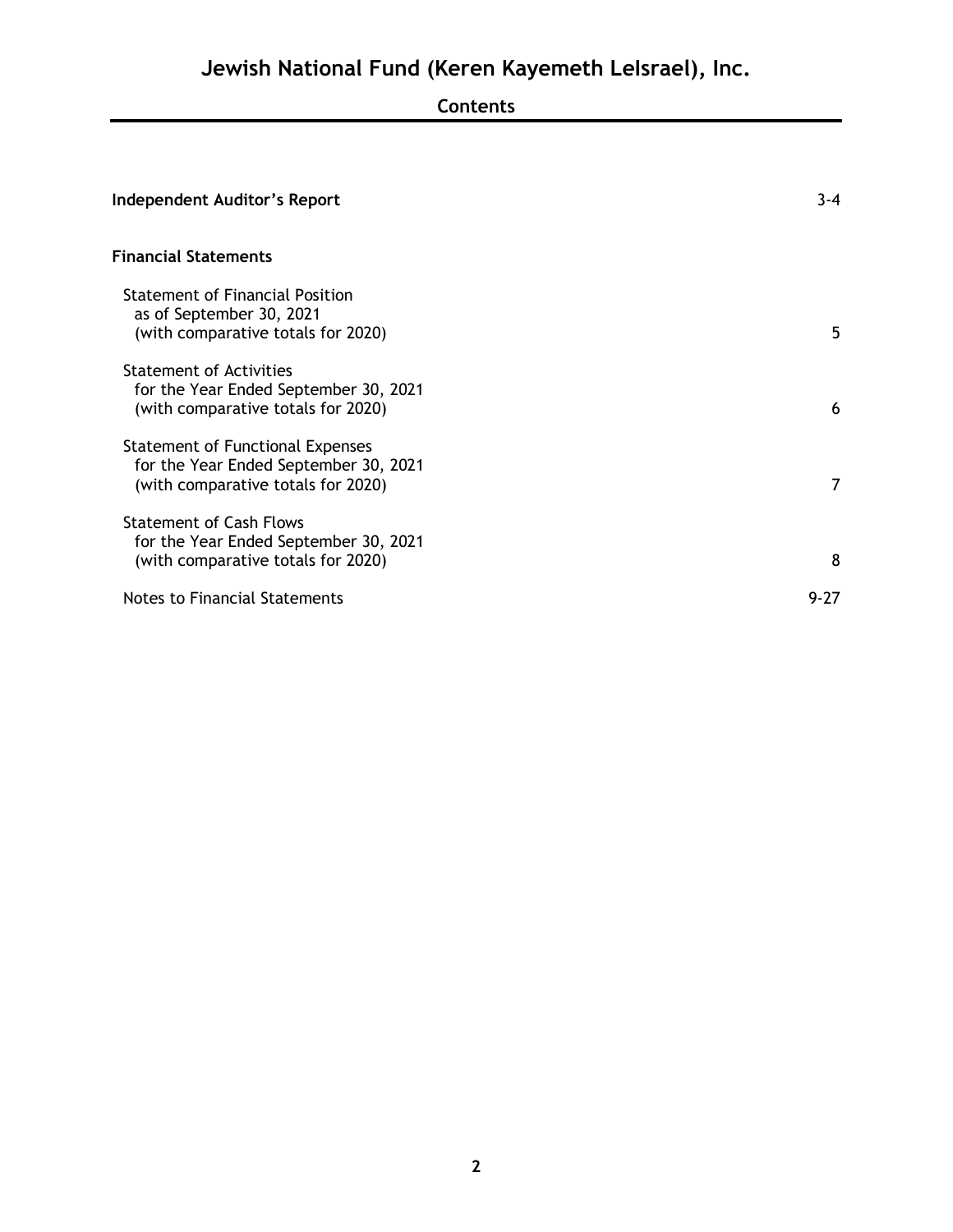

#### **Independent Auditor's Report**

The Board of Trustees Jewish National Fund (Keren Kayemeth LeIsrael), Inc. New York, New York

#### *Opinion*

We have audited the financial statements of Jewish National Fund (Keren Kayemeth LeIsrael), Inc. (JNF), which comprise the statement of financial position as of September 30, 2021, and the related statements of activities, functional expenses, and cash flows for the year then ended, and the related notes to the financial statements.

In our opinion, the accompanying financial statements present fairly, in all material respects, the financial position of JNF as of September 30, 2021, and the changes in its net assets and its cash flows for the year then ended, in accordance with accounting principles generally accepted in the United States of America.

#### *Basis for Opinion*

We conducted our audits in accordance with auditing standards generally accepted in the United States of America (GAAS). Our responsibilities under those standards are further described in the *Auditor's Responsibilities for the Audit of the Financial Statements* section of our report. We are required to be independent of JNF and to meet our other ethical responsibilities, in accordance with the relevant ethical requirements relating to our audits. We believe that the audit evidence we have obtained is sufficient and appropriate to provide a basis for our audit opinion.

#### *Responsibilities of Management for the Financial Statements*

Management is responsible for the preparation and fair presentation of the financial statements in accordance with accounting principles generally accepted in the United States of America, and for the design, implementation, and maintenance of internal control relevant to the preparation and fair presentation of financial statements that are free from material misstatement, whether due to fraud or error.

In preparing the financial statements, management is required to evaluate whether there are conditions or events, considered in the aggregate, that raise substantial doubt about JNF's ability to continue as a going concern within one year after the date that the financial statements are issued or available to be issued.

#### *Auditor's Responsibilities for the Audit of the Financial Statements*

Our objectives are to obtain reasonable assurance about whether the financial statements as a whole are free from material misstatement, whether due to fraud or error, and to issue an auditor's report that includes our opinion.

BDO is the brand name for the BDO network and for each of the BDO Member Firms.

BDO USA, LLP, a Delaware limited liability partnership, is the U.S. member of BDO International Limited, a UK company limited by guarantee, and forms part of the international BDO network of independent member firms.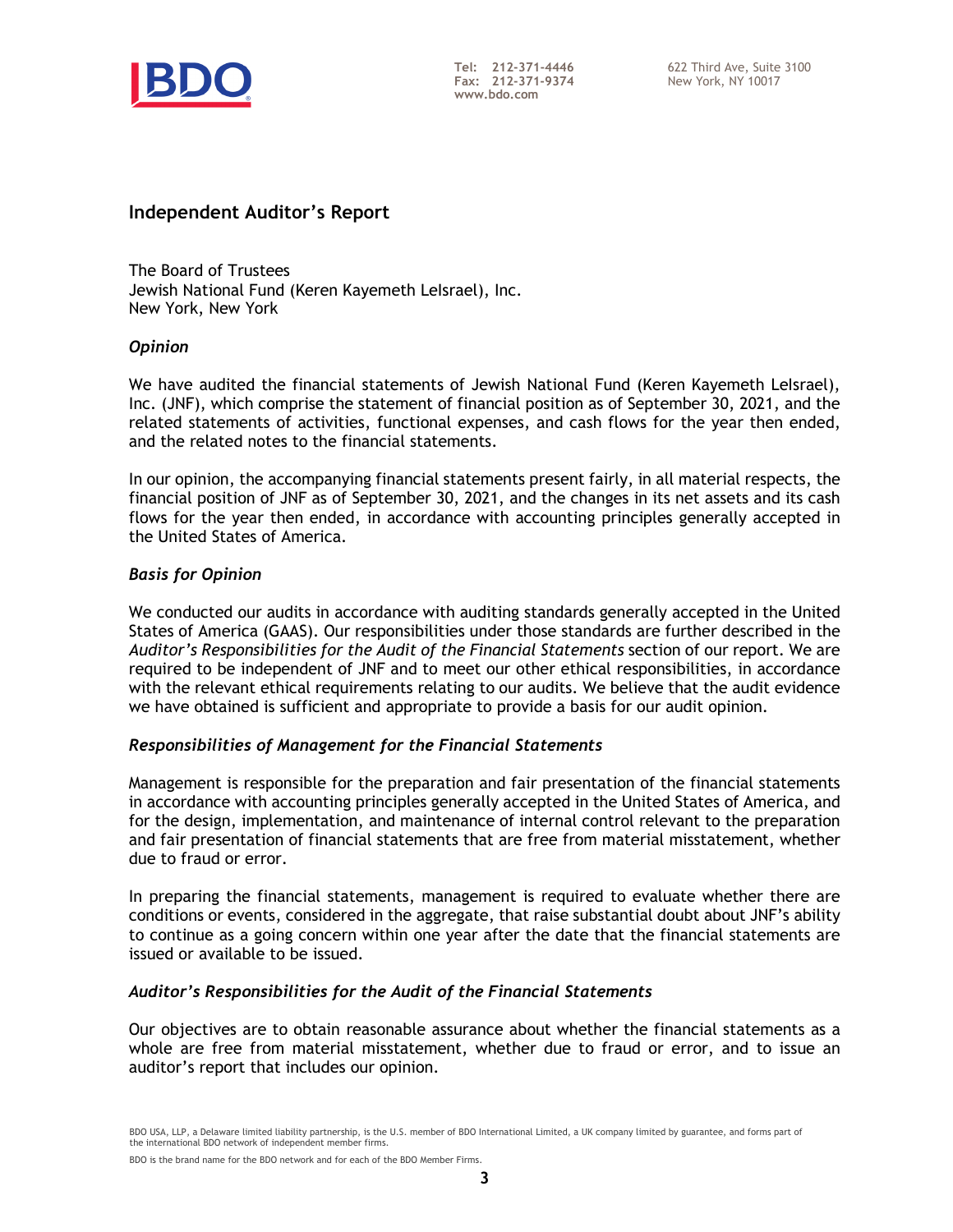

Reasonable assurance is a high level of assurance but is not absolute assurance and therefore is not a guarantee that an audit conducted in accordance with GAAS will always detect a material misstatement when it exists. The risk of not detecting a material misstatement resulting from fraud is higher than for one resulting from error, as fraud may involve collusion, forgery, intentional omissions, misrepresentations, or the override of internal control. Misstatements are considered material if there is a substantial likelihood that, individually or in the aggregate, they would influence the judgment made by a reasonable user based on the financial statements.

In performing an audit in accordance with GAAS, we:

- Exercise professional judgment and maintain professional skepticism throughout the audit.
- Identify and assess the risks of material misstatement of the financial statements, whether due to fraud or error, and design and perform audit procedures responsive to those risks. Such procedures include examining, on a test basis, evidence regarding the amounts and disclosures in the financial statements.
- Obtain an understanding of internal control relevant to the audit in order to design audit procedures that are appropriate in the circumstances, but not for the purpose of expressing an opinion on the effectiveness of JNF's internal control. Accordingly, no such opinion is expressed.
- Evaluate the appropriateness of accounting policies used and the reasonableness of significant accounting estimates made by management, as well as evaluate the overall presentation of the financial statements.
- Conclude whether, in our judgment, there are conditions or events, considered in the aggregate, that raise substantial doubt about JNF's ability to continue as a going concern for a reasonable period of time.

We are required to communicate with those charged with governance regarding, among other matters, the planned scope and timing of the audit, significant audit findings, and certain internal control-related matters that we identified during the audit.

#### **Report on Summarized Comparative Information**

We have previously audited JNF's September 30, 2020, financial statements and our report, dated May 20, 2021, expressed an unmodified opinion on those audited financial statements. In our opinion, the summarized comparative information presented herein as of and for the year ended September 30, 2020, is consistent, in all material respects, with the audited financial statements from which it has been derived.

BDO USA LLP

May 16, 2022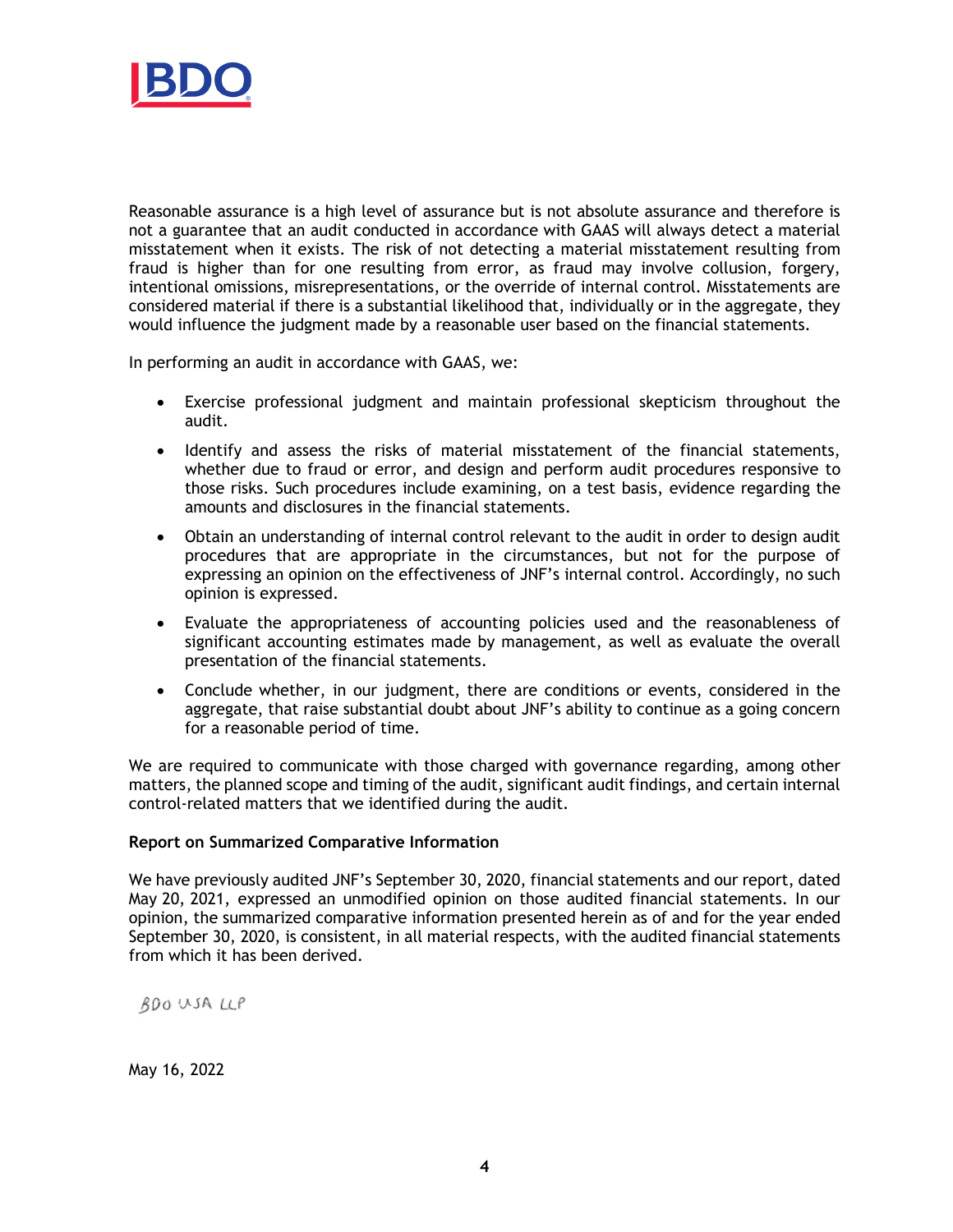## **Statement of Financial Position (with comparative totals for 2020)**

| September 30,                                                                                                                                                        |     | 2021                                                 |     | 2020                                                 |
|----------------------------------------------------------------------------------------------------------------------------------------------------------------------|-----|------------------------------------------------------|-----|------------------------------------------------------|
| <b>Assets</b>                                                                                                                                                        |     |                                                      |     |                                                      |
| Current<br>Cash and cash equivalents<br>Contributions receivable, current portion<br>Prepaid expenses and other assets<br>Investments, at fair value                 | \$  | 22,641,978<br>28,724,888<br>1,454,552<br>333,526,504 | \$  | 22,370,633<br>24,654,622<br>1,256,821<br>296,225,287 |
| <b>Total Current Assets</b>                                                                                                                                          |     | 386, 347, 922                                        |     | 344,507,363                                          |
| Contributions Receivable, Net, less current portion                                                                                                                  |     | 21,307,931                                           |     | 13,917,548                                           |
| <b>Investments Held Under Split-Interest Agreements</b>                                                                                                              |     | 106,258,631                                          |     | 91,627,648                                           |
| <b>Property Held for Sale</b>                                                                                                                                        |     | 44,000                                               |     | 1,424,000                                            |
| Beneficial Interest in Trust Held by Others                                                                                                                          |     | 706,505                                              |     | 653,480                                              |
| <b>Fixed Assets, Net</b>                                                                                                                                             |     | 17,610,376                                           |     | 18, 165, 191                                         |
| <b>Total Assets</b>                                                                                                                                                  | \$. | 532,275,365                                          | \$  | 470,295,230                                          |
| <b>Liabilities and Net Assets</b>                                                                                                                                    |     |                                                      |     |                                                      |
| <b>Current Liabilities</b><br>Accounts payable and accrued expenses<br>Accrued payroll and related liabilities<br>Grants payable, current portion                    | \$  | 1,700,836<br>2,065,905<br>1,369,435                  | \$  | 652,943<br>1,891,753<br>3,057,558                    |
| <b>Total Current Liabilities</b>                                                                                                                                     |     | 5,136,176                                            |     | 5,602,254                                            |
| Grants Payable, less current portion                                                                                                                                 |     | 3,589,908                                            |     | 4,513,058                                            |
| <b>Note Payable</b>                                                                                                                                                  |     | 4,784,689                                            |     | 4,578,650                                            |
| Paycheck Protection Program (PPP) Loan                                                                                                                               |     |                                                      |     | 3,330,267                                            |
| <b>Obligations Due Under Split-Interest Agreements</b>                                                                                                               |     | 42,796,195                                           |     | 38,128,284                                           |
| <b>Total Liabilities</b>                                                                                                                                             |     | 56,306,968                                           |     | 56, 152, 513                                         |
| <b>Commitments and Contingencies</b>                                                                                                                                 |     |                                                      |     |                                                      |
| <b>Net Assets</b><br>Without donor restrictions:<br>Operating<br>Board Designated - Boruchin Israel Education Advocacy<br>Center<br>Board Designated - Building fund |     | 177,623,592<br>131,835,409<br>3,569,936              |     | 144, 316, 428<br>126,632,232<br>3,332,913            |
| Board Designated - JNF Initiatives Fund                                                                                                                              |     | 69,283,049                                           |     | 64,405,815                                           |
| <b>Total Without Donor Restrictions</b>                                                                                                                              |     | 382, 311, 986                                        |     | 338,687,388                                          |
| With donor restrictions                                                                                                                                              |     | 93,656,411                                           |     | 75,455,329                                           |
| <b>Total Net Assets</b>                                                                                                                                              |     | 475,968,397                                          |     | 414, 142, 717                                        |
| <b>Total Liabilities and Net Assets</b>                                                                                                                              |     | \$532, 275, 365                                      | \$. | 470,295,230                                          |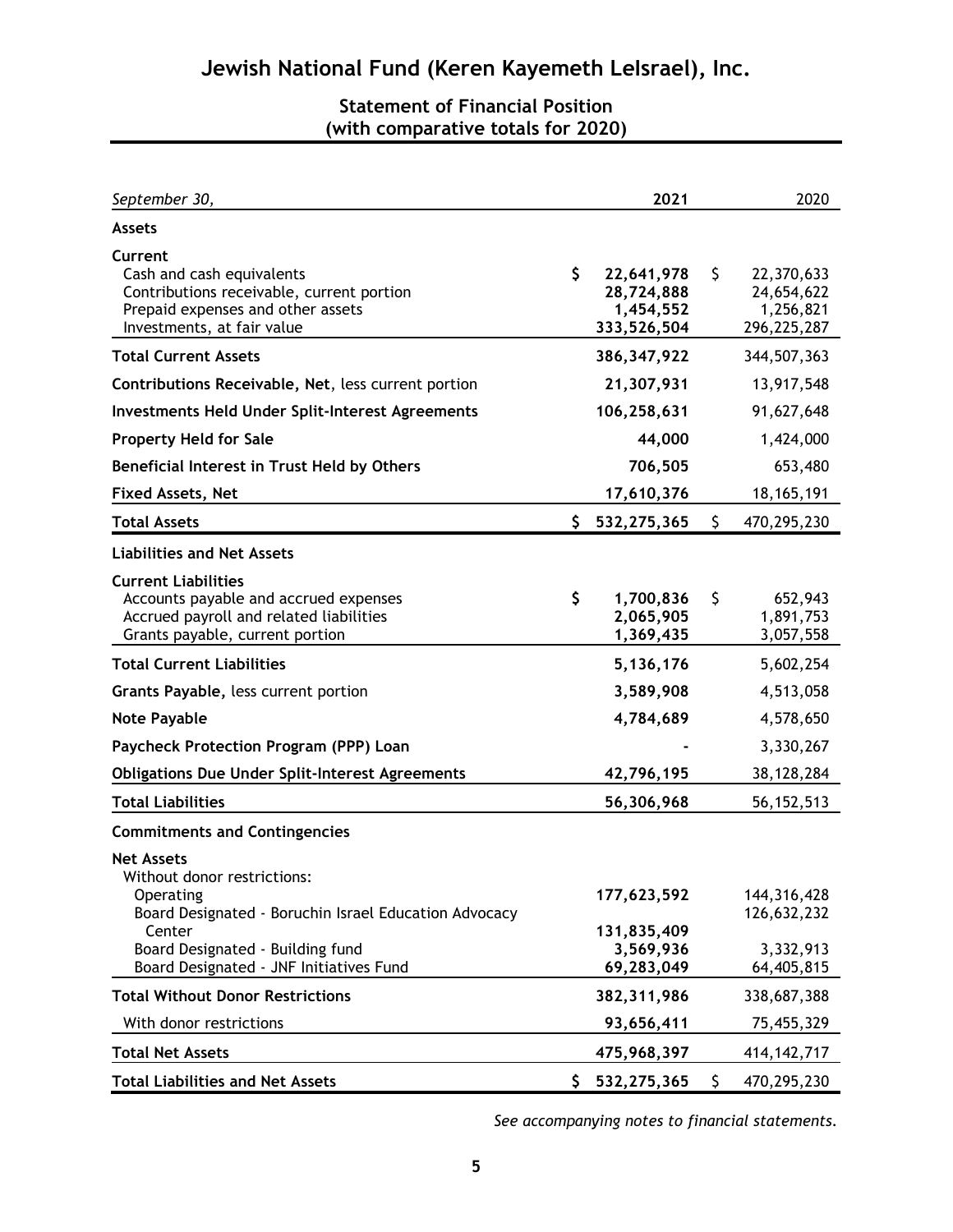## **Statement of Activities (with comparative totals for 2020)**

*Year ended September 30,*

|                                                                                                                                                                                                      |                                                     |                                                                                     |                                            | <b>Without Donor Restrictions</b>             |                                                   |                                                                |                                                                |                                                                         |  |
|------------------------------------------------------------------------------------------------------------------------------------------------------------------------------------------------------|-----------------------------------------------------|-------------------------------------------------------------------------------------|--------------------------------------------|-----------------------------------------------|---------------------------------------------------|----------------------------------------------------------------|----------------------------------------------------------------|-------------------------------------------------------------------------|--|
|                                                                                                                                                                                                      | Operating                                           | <b>Board Designated</b><br>- Boruchin Israel<br>Education<br><b>Advocacy Center</b> | <b>Board Designated</b><br>- Building Fund | Board<br>Designated - JNF<br>Initiatives Fund | Total                                             | With Donor<br>Restrictions                                     | 2021                                                           | 2020                                                                    |  |
| Revenues, Gains, and Other Support<br>Contributions                                                                                                                                                  | 59,014,234 \$                                       |                                                                                     | -Ŝ<br>$\sim 100$                           |                                               | 59,014,234<br>-S                                  | 17,557,099                                                     | 76,571,342 \$<br>S.                                            | 55,120,792                                                              |  |
| Special events revenue<br>Less: direct cost of special events                                                                                                                                        | 6,340,748<br>(963, 272)                             |                                                                                     |                                            | $\overline{\phantom{a}}$                      | 6,340,748<br>(963, 272)                           | 30,000                                                         | 6,370,748<br>(963, 272)                                        | 8,480,807<br>(2,311,724)                                                |  |
| <b>Net Special Events Revenue</b>                                                                                                                                                                    | 5,377,476                                           |                                                                                     |                                            |                                               | 5,377,476                                         | 30,000                                                         | 5,407,476                                                      | 6,169,083                                                               |  |
| <b>Bequests</b><br>Contributions from split-interest agreements<br>Changes in value of split-interest agreements<br>Investment income, net<br>Other revenue<br>Net assets released from restrictions | 15,273,589<br>11, 132, 775<br>364,044<br>15,902,456 | 9,689,940                                                                           | 237,023                                    | 4,877,234                                     | 15,273,589<br>25,936,972<br>364,044<br>15,902,456 | 50,337<br>8,947,706<br>(100, 842)<br>7,619,238<br>(15,902,456) | 15,323,926<br>8,947,706<br>(100, 842)<br>33,556,210<br>364,044 | 19,357,389<br>4,485,178<br>2,321,810<br>19,091,988<br>619,929<br>$\sim$ |  |
| Total Revenues, Gains, and Other Support                                                                                                                                                             | 107,064,583                                         | 9,689,940                                                                           | 237,023                                    | 4,877,234                                     | 121,868,780                                       | 18,201,082                                                     | 140,069,862                                                    | 107, 166, 169                                                           |  |
| <b>Expenses</b><br>Program services:<br>Israel projects<br>Education<br>Missions and scholarships                                                                                                    | 50,729,344<br>7,091,779<br>6,465,837                | 4,486,763                                                                           |                                            |                                               | 55,216,107<br>7,091,779<br>6,465,837              |                                                                | 55,216,107<br>7,091,779<br>6,465,837                           | 51,076,953<br>7,656,621<br>7,443,947                                    |  |
| <b>Total Program Services</b>                                                                                                                                                                        | 64,286,960                                          | 4,486,763                                                                           |                                            |                                               | 68,773,723                                        |                                                                | 68,773,723                                                     | 66, 177, 521                                                            |  |
| Supporting services:<br>Management and general<br>Donor development and fundraising                                                                                                                  | 5,438,390<br>7,362,336                              |                                                                                     |                                            | $\blacksquare$                                | 5,438,390<br>7,362,336                            | $\blacksquare$                                                 | 5,438,390<br>7,362,336                                         | 6,238,275<br>7,322,658                                                  |  |
| <b>Total Supporting Services</b>                                                                                                                                                                     | 12,800,726                                          |                                                                                     |                                            | $\sim$                                        | 12,800,726                                        | $\blacksquare$                                                 | 12,800,726                                                     | 13,560,933                                                              |  |
| <b>Total Expenses</b>                                                                                                                                                                                | 77,087,686                                          | 4,486,763                                                                           |                                            |                                               | 81,574,449                                        |                                                                | 81,574,449                                                     | 79,738,454                                                              |  |
| Change in Net Assets, before PPP loan forgiveness                                                                                                                                                    | 29,976,897                                          | 5,203,177                                                                           | 237,023                                    | 4,877,234                                     | 40,294,331                                        | 18,201,082                                                     | 58,495,413                                                     | 27,427,715                                                              |  |
| <b>PPP Loan Forgiveness</b>                                                                                                                                                                          | 3,330,267                                           |                                                                                     |                                            | $\blacksquare$                                | 3,330,267                                         | $\sim$                                                         | 3,330,267                                                      |                                                                         |  |
| <b>Change in Net Assets</b>                                                                                                                                                                          | 33, 307, 164                                        | 5,203,177                                                                           | 237,023                                    | 4,877,234                                     | 43,624,598                                        | 18,201,082                                                     | 61,825,680                                                     | 27,427,715                                                              |  |
| Net Assets, beginning of year                                                                                                                                                                        | 144,316,428                                         | 126,632,232                                                                         | 3,332,913                                  | 64,405,815                                    | 338,687,388                                       | 75,455,329                                                     | 414, 142, 717                                                  | 386,715,002                                                             |  |
| Net Assets, end of year                                                                                                                                                                              | $$177,623,592$ \$                                   | 131,835,409                                                                         | 3,569,936 \$<br>-S                         | 69,283,049                                    | 382,311,986<br>S.                                 | 93,656,411<br>-S                                               | 475,968,397<br>S.                                              | 414, 142, 717<br>\$                                                     |  |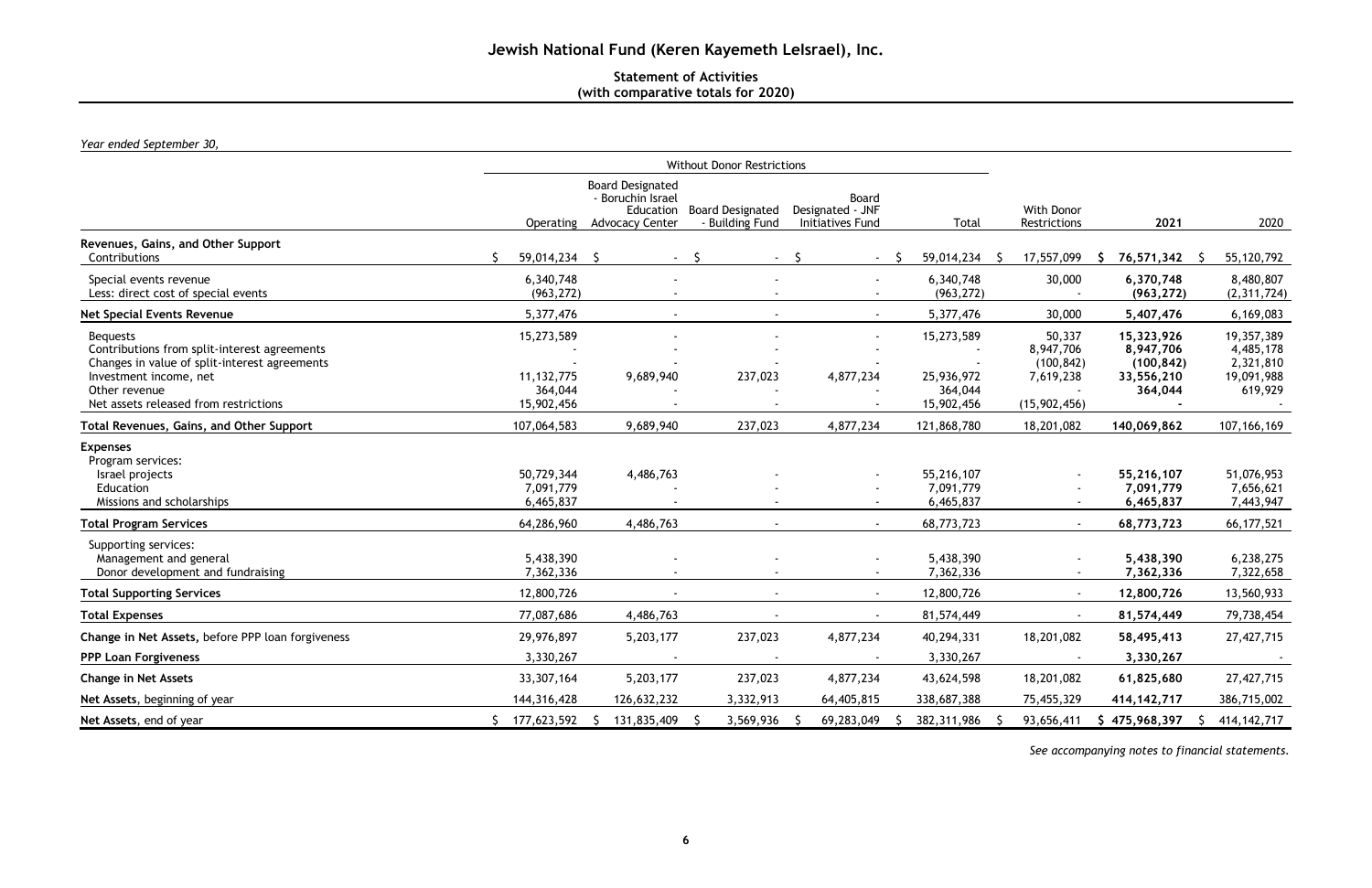## **Statement of Functional Expenses (with comparative totals for 2020)**

## *Year ended September 30,*

|                                                                                                                                                                                                                                                                                                                                                                                                                                                                                   |                                                                                                                                                                                                                        | Program Services                                                                                                                                                                                 |                                                                                                                                                                                                 |                                                                                                                                                                                                                              |                                                                                                                                                                                              |    | <b>Supporting Services</b>                                                                                                                                                                   |    |                                                                                                                                                                                                     |                                                                                                                                                                                                                                   |                                                                                                                                                                                                                                       |
|-----------------------------------------------------------------------------------------------------------------------------------------------------------------------------------------------------------------------------------------------------------------------------------------------------------------------------------------------------------------------------------------------------------------------------------------------------------------------------------|------------------------------------------------------------------------------------------------------------------------------------------------------------------------------------------------------------------------|--------------------------------------------------------------------------------------------------------------------------------------------------------------------------------------------------|-------------------------------------------------------------------------------------------------------------------------------------------------------------------------------------------------|------------------------------------------------------------------------------------------------------------------------------------------------------------------------------------------------------------------------------|----------------------------------------------------------------------------------------------------------------------------------------------------------------------------------------------|----|----------------------------------------------------------------------------------------------------------------------------------------------------------------------------------------------|----|-----------------------------------------------------------------------------------------------------------------------------------------------------------------------------------------------------|-----------------------------------------------------------------------------------------------------------------------------------------------------------------------------------------------------------------------------------|---------------------------------------------------------------------------------------------------------------------------------------------------------------------------------------------------------------------------------------|
|                                                                                                                                                                                                                                                                                                                                                                                                                                                                                   | Israel<br>Projects                                                                                                                                                                                                     | Education                                                                                                                                                                                        | Missions and<br>Scholarships                                                                                                                                                                    | Total<br>Program<br>Services                                                                                                                                                                                                 | Management<br>and General                                                                                                                                                                    |    | Donor<br>Development<br>and Fundraising                                                                                                                                                      |    | <b>Total</b><br>Supporting<br>Services                                                                                                                                                              | 2021                                                                                                                                                                                                                              | 2020                                                                                                                                                                                                                                  |
| <b>Salaries</b><br>Employee benefits                                                                                                                                                                                                                                                                                                                                                                                                                                              | $5,148,272$ \$<br>1,733,580                                                                                                                                                                                            | 3,512,299<br>970,580                                                                                                                                                                             | 3,408,552<br>942,871                                                                                                                                                                            | 12,069,123<br>3,647,031                                                                                                                                                                                                      | 3,224,714<br>898,817                                                                                                                                                                         | -S | 4,029,231<br>1,108,055                                                                                                                                                                       | -Ş | 7,253,945<br>2,006,872                                                                                                                                                                              | 19,323,068<br>5,653,903                                                                                                                                                                                                           | 19, 153, 266<br>5,518,647                                                                                                                                                                                                             |
| <b>Total Salaries and Benefits</b>                                                                                                                                                                                                                                                                                                                                                                                                                                                | 6,881,852                                                                                                                                                                                                              | 4,482,879                                                                                                                                                                                        | 4,351,423                                                                                                                                                                                       | 15,716,154                                                                                                                                                                                                                   | 4,123,531                                                                                                                                                                                    |    | 5,137,286                                                                                                                                                                                    |    | 9,260,817                                                                                                                                                                                           | 24,976,971                                                                                                                                                                                                                        | 24,671,913                                                                                                                                                                                                                            |
| Advertising<br>Conferences and education<br>Delivery and messenger<br>Depreciation and amortization<br>Dues and subscriptions<br>Equipment and leases<br>Insurance<br>Stipends and sponsorships<br>Meetings<br><b>Missions</b><br>Printing<br>Professional fees<br>Rent, security, and maintenance<br>Speaker/honorarium fees and promotions<br><b>Supplies</b><br>Taxes, licenses, and miscellaneous<br>Telephone<br>Transfers for Israel projects<br>Travel<br><b>Utilities</b> | 270,360<br>14,607<br>308,884<br>388,102<br>63,048<br>156,333<br>199,538<br>73,556<br>15,494<br>1,776<br>385,478<br>1,531,903<br>1,093,123<br>192,245<br>82,473<br>544,284<br>185,760<br>42,699,621<br>50,085<br>77,585 | 235,968<br>22,274<br>294,638<br>57,497<br>14,349<br>49,840<br>95,060<br>4,853<br>17,626<br>233,397<br>389,907<br>366,845<br>422,986<br>126,106<br>36,096<br>35,068<br>77,418<br>93,737<br>35,235 | 163,241<br>365,629<br>89,278<br>50,309<br>11,030<br>36,478<br>28,350<br>5,386<br>26,496<br>409,911<br>129,820<br>119,058<br>396,439<br>48,204<br>30,214<br>35,177<br>84,950<br>70,112<br>14,332 | 669,569<br>402,510<br>692,800<br>495,908<br>88,427<br>242,651<br>322,948<br>83,795<br>59,616<br>645,084<br>905,205<br>2,017,806<br>1,912,548<br>366,555<br>148,783<br>614,529<br>348,128<br>42,699,621<br>213,934<br>127,152 | 87,137<br>43,982<br>119,480<br>71,871<br>18,879<br>45,305<br>40,865<br>1,103<br>13,770<br>25,828<br>96,548<br>219,164<br>316,026<br>26,477<br>31,679<br>41,556<br>61,941<br>37,062<br>16,186 |    | 209,263<br>8,287<br>310,743<br>150,928<br>24,396<br>56,758<br>17,417<br>1,447<br>18,786<br>888<br>355,895<br>259,337<br>469,190<br>111,052<br>30,265<br>68,942<br>75,016<br>46,304<br>10,136 |    | 296,400<br>52,269<br>430,223<br>222,799<br>43,275<br>102,063<br>58,282<br>2,550<br>32,556<br>26,716<br>452,443<br>478,501<br>785,216<br>137,529<br>61,944<br>110,498<br>136,957<br>83,366<br>26,322 | 965,969<br>454,779<br>1,123,023<br>718,707<br>131,702<br>344,714<br>381,230<br>86,345<br>92,172<br>671,800<br>1,357,648<br>2,496,307<br>2,697,764<br>504,084<br>210,727<br>725,027<br>485,085<br>42,699,621<br>297,300<br>153,474 | 978,025<br>320,466<br>1,409,453<br>771,923<br>105,708<br>298,792<br>351,407<br>123,067<br>235,723<br>1,940,513<br>1,830,587<br>2,847,329<br>2,417,570<br>636,812<br>324,749<br>656,383<br>555,306<br>37,833,635<br>770,089<br>193,995 |
| Bad debt expense                                                                                                                                                                                                                                                                                                                                                                                                                                                                  |                                                                                                                                                                                                                        |                                                                                                                                                                                                  |                                                                                                                                                                                                 |                                                                                                                                                                                                                              |                                                                                                                                                                                              |    |                                                                                                                                                                                              |    |                                                                                                                                                                                                     |                                                                                                                                                                                                                                   | 465,009                                                                                                                                                                                                                               |
| <b>Total Expenses</b>                                                                                                                                                                                                                                                                                                                                                                                                                                                             | 55,216,107                                                                                                                                                                                                             | 7,091,779                                                                                                                                                                                        | 6,465,837                                                                                                                                                                                       | 68,773,723                                                                                                                                                                                                                   | 5,438,390                                                                                                                                                                                    |    | 7,362,336                                                                                                                                                                                    |    | 12,800,726                                                                                                                                                                                          | 81,574,449                                                                                                                                                                                                                        | 79,738,454                                                                                                                                                                                                                            |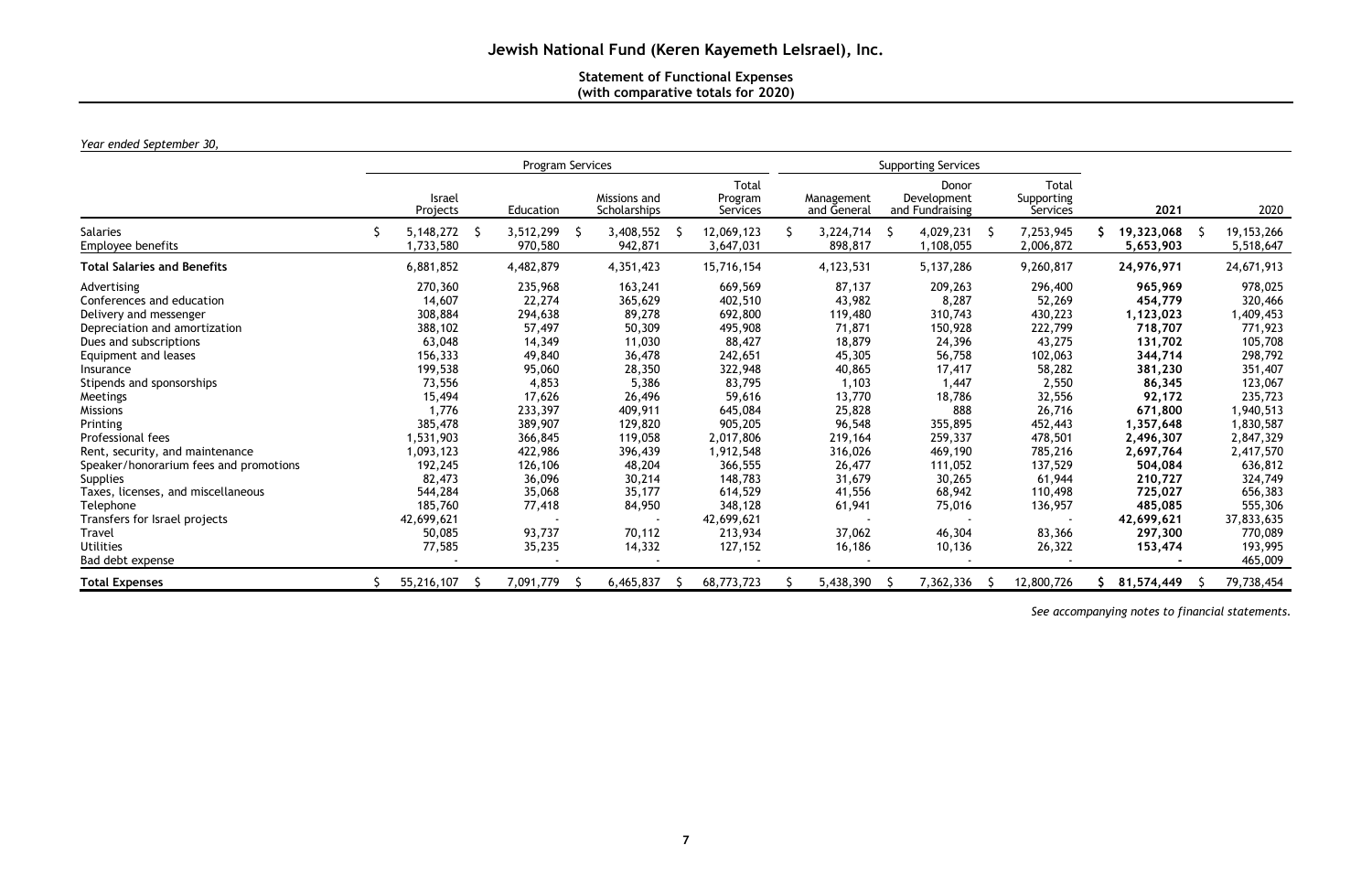## **Statement of Cash Flows (with comparative totals for 2020)**

| Year ended September 30,                                   | 2021             | 2020             |
|------------------------------------------------------------|------------------|------------------|
| <b>Cash Flows from Operating Activities</b>                |                  |                  |
| Change in net assets                                       | \$<br>61,825,680 | \$<br>27,427,715 |
| Adjustments to reconcile change in net assets to net cash  |                  |                  |
| provided by (used in) operating activities:                |                  |                  |
| Depreciation and amortization                              | 718,707          | 771,923          |
| Realized and unrealized gains on investments               | (21, 442, 351)   | (14, 317, 077)   |
| Realized and unrealized gains on investments               |                  |                  |
| under split-interest agreement                             | (12, 776, 529)   | (3,780,516)      |
| Gain on sale of fixed assets                               |                  | (2,915,825)      |
| Loss on sale of property held for sale                     | 76,673           | 1,921,430        |
| Donated property                                           | (8,662,000)      |                  |
| Loss on sale of donated property                           | 585,997          |                  |
| Contributions from split-interest agreements               | (8,947,706)      | (4, 485, 178)    |
| Change in value of split-interest agreements               | 100,842          | (2,321,810)      |
| Change in discount on contributions receivable             | (157, 751)       | (79, 647)        |
| Bad debt expense                                           |                  | 465,009          |
| PPP loan forgiveness                                       | (3, 330, 267)    |                  |
| Decrease (increase) in assets:                             |                  |                  |
| Contributions receivable                                   | (11, 302, 898)   | 5,712,987        |
| Beneficial interest in trusts                              | (53, 025)        | (48, 554)        |
| Prepaid expenses and other assets                          | (197, 731)       | 503,650          |
| Increase (decrease) in liabilities:                        |                  |                  |
| Accounts payable and accrued expenses                      | 1,045,634        | (1,674,301)      |
| Accrued payroll and related liabilities                    | 176,411          | 227,369          |
| Grants payable                                             | (2,611,273)      | (2, 143, 379)    |
| Net Cash Provided by (Used in) Operating Activities        | (4, 951, 587)    | 5,263,796        |
| <b>Cash Flows from Investing Activities</b>                |                  |                  |
| Purchases of fixed assets                                  | (163, 892)       | (71, 630)        |
| Proceeds from sale of investments                          | 196,462,605      | 273,083,617      |
| Purchase of investments                                    | (214, 175, 925)  | (272, 404, 561)  |
| Proceeds from sale of fixed assets                         |                  | 4,675,826        |
| Proceeds from (purchase of) sale of property held for sale | 1,303,327        | (1, 253, 354)    |
| Proceeds from sale of donated property                     | 8,076,003        |                  |
|                                                            |                  |                  |
| Net Cash Provided by (Used in) Investing Activities        | (8, 497, 882)    | 4,029,898        |
| <b>Cash Flows from Financing Activities</b>                |                  |                  |
| Proceeds from note payable                                 | 206,039          | 197,167          |
| Proceeds from PPP loan                                     |                  | 3,330,267        |
| Proceeds from contributions restricted for split-interest  |                  |                  |
| agreements                                                 | 19,235,961       | 9,984,811        |
| Payments to annuitants of split-interest agreements        | (5, 721, 186)    | (5,635,711)      |
| Net Cash Provided by Financing Activities                  | 13,720,814       | 7,876,534        |
| Net Increase in Cash and Cash Equivalents                  | 271,345          | 17,170,228       |
| Cash and Cash Equivalents, beginning of year               | 22,370,633       | 5,200,405        |
| Cash and Cash Equivalents, end of year                     | \$<br>22,641,978 | \$<br>22,370,633 |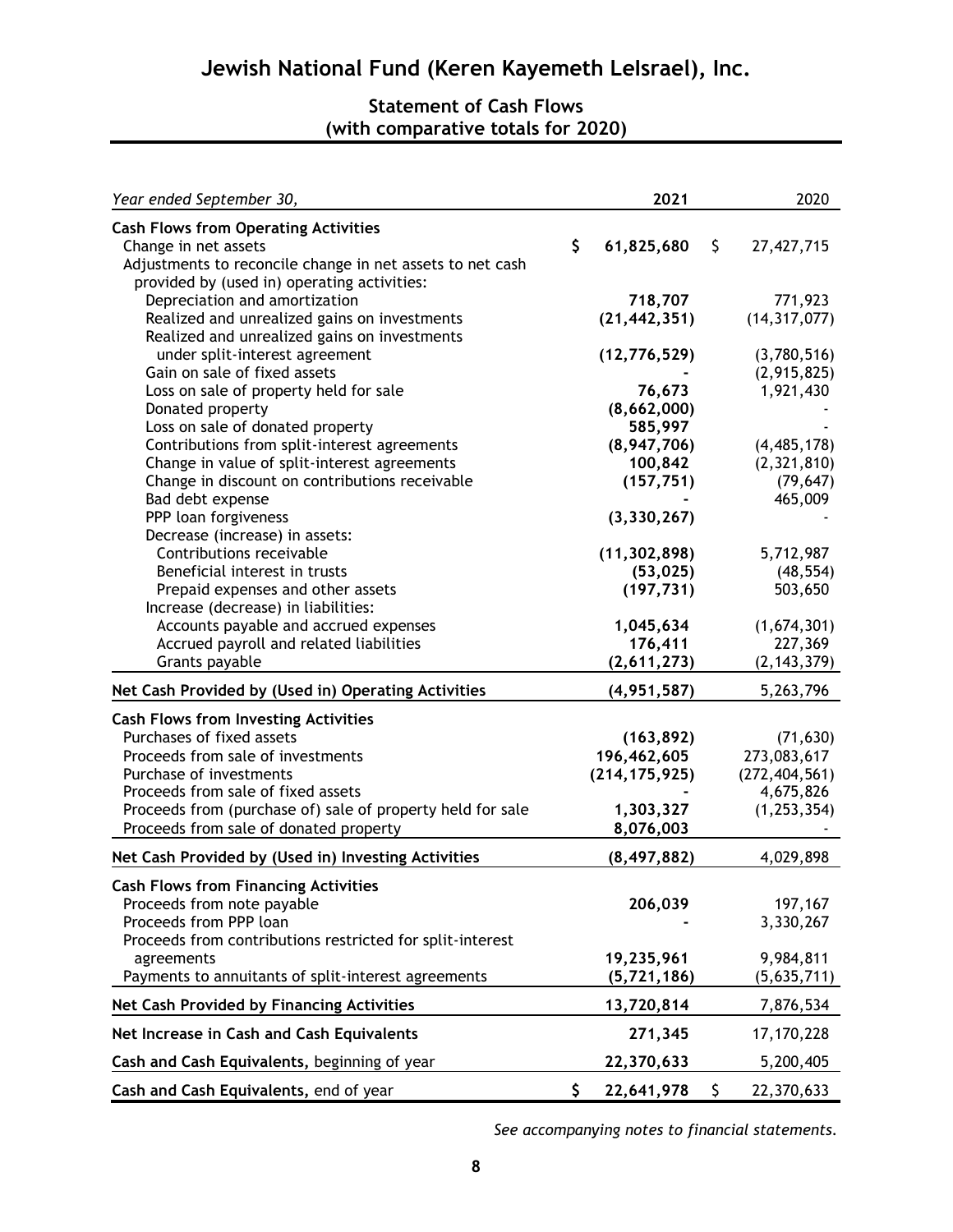## **1. Nature of Organization**

Jewish National Fund (Keren Kayemeth LeIsrael), Inc. (JNF) is a not-for-profit corporation, founded in 1901 and incorporated in the United States in 1926, that is devoted to promoting and furthering the cultural, physical, social, medical, agricultural, and general welfare of the people of Israel. JNF invests its efforts in seven action areas, including forestry and ecology, water management, community development, security roads, education, research and development, and tourism and recreation. JNF is also involved in Israel advocacy and education throughout the United States. Israeli projects are carried out by JNF Board-approved, select Israeli not-for-profit organizations. JNF consists of its national and zone offices throughout the country. The accompanying financial statements include the accounts of the national headquarters and all of the zone offices.

JNF is a Section 501(c)(3) not-for-profit organization and is exempt from federal income taxes under Section 501(a) of the Internal Revenue Code (the Code). JNF has been classified as a publicly supported organization, as described in Section 509(a)(1) of the Code. JNF is also exempt from state and local income taxes. Jewish National Fund and JNF are registered trademarks of JNF with the U.S. Patent and Trademark Office since April 2002.

A related entity, Jewish National Fund-USA, Inc. (JNF-USA), was incorporated on September 4, 2018. JNF and JNF-USA are related through common Board control. JNF is a subsidiary of JNF-USA. During fiscal year 2019, JNF's Board signed documents that shift control of Beyachad Fund (R.A.) and Alexander Muss Institute for Israel Education, Inc. (AMIIE) to JNF-USA.

Beyachad Fund (R.A.) is an Israeli not-for-profit organization (Amuta) that is organized to provide support to and develop areas in Israel. JNF was related to the Beyachad Fund (R.A.) through Board control until control was transitioned to JNF-USA on October 1, 2018.

AMIIE provides an Israel educational experience to students. This experience brings 4,000 years of Israel's history to life. AMIIE d/b/a Alexander Muss High School in Israel, or AMHSI, is a Section 501(c)(3) Florida not-for-profit organization registered to do business in New York and is exempt from federal income taxes under Section 501(a) of the Code. AMIIE is also exempt from state and local income taxes.

## **2. Summary of Significant Accounting Policies**

#### *Basis of Presentation*

The financial statements of JNF are presented using the accrual basis of accounting in accordance with accounting principles generally accepted in the United States of America (U.S. GAAP).

#### *Financial Statement Presentation*

The classification of a not-for-profit organization's net assets and its support, revenue, and expenses is based on the existence or absence of donor-imposed restrictions. This requires that the amounts for each of the classes of net assets—with donor restrictions and without donor restrictions—be displayed in a statement of financial position and that the amounts of change in each of those classes of net assets be displayed in the statement of activities.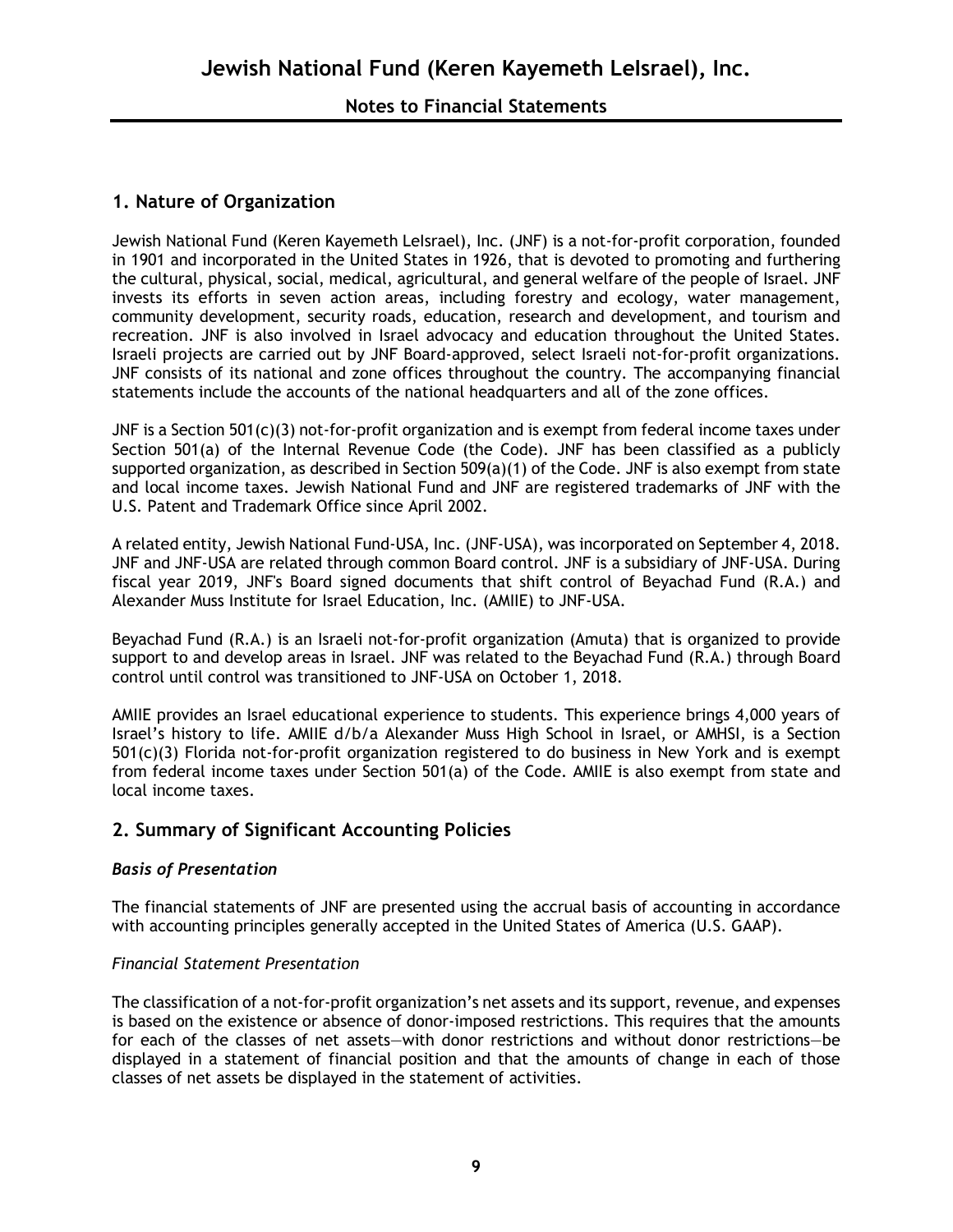Net asset classifications are defined as follows:

*Without Donor Restrictions* – This classification consists of the part of net assets that is not restricted by donor-imposed stipulations.

Included in Board-designated net assets without donor restrictions is The Boruchin Israel Education Advocacy Center (the Center) fund. The Center was created during fiscal 2015 with a \$100 million allocation of funds received from the John and Dora Boruchin Trust that were designated by the JNF Board of Directors. The Center will provide programming, funding, and fundraising. Among other programs, this will include scholarships, JNFuture Leadership Institute, Zionist teacher training programs, JNF Israel Advocacy Department activities (including Spring Break, Birthright, and Caravan for Democracy), Faculty Fellowship, and additional educational initiatives. The Center fund is structured in such a manner as to distribute no more than \$5 million annually or 5% of the Center's assets, as revalued each year on January 1st, whichever is greater. Any use of the Center's core assets other than previously stated, or a change in its mission, can only be determined and approved by a majority vote of JNF's Board of Directors. The balance of net assets designated to the Center as of September 30, 2021 was \$131,835,409.

During 2015, JNF established a JNF Board-designated fund (the JNF Initiatives Fund) with a \$50 million allocation from the John and Dora Boruchin Trust. Income from this fund can be used towards general operating costs of JNF, as well as special projects and new initiatives that may not have originally been budgeted by JNF. This will allow for creativity and innovative ideas within JNF. The balance of net assets designated to the JNF Initiatives Fund as of September 30, 2021 was \$69,283,049.

Following the renovations at the 69<sup>th</sup> street building, the Building Fund was established for any potential capital projects or future renovations. The balance of the net assets designated to the Building Fund, as of September 30, 2021, was \$3,569,936.

*With Donor Restrictions -* This classification consists of net assets resulting from contributions and other inflows of assets whose use by JNF is limited by donor-imposed stipulations, time and/or purpose restrictions. JNF reports gifts of cash and other assets as revenue with donor restrictions if they are received with donor stipulations that limit the use of donated assets. When a donor restriction expires—that is, when a stipulated time restriction ends, or purpose restriction is accomplished—the net assets are reclassified as net assets without donor restriction.

Some net assets with donor restrictions include a stipulation that assets provided be maintained permanently (perpetual in nature) while permitting JNF to expend the income generated by the assets in accordance with provisions of additional donor-imposed stipulations or a Board-approved spending policy.

See Note 12 for more information on the composition of net assets with donor restrictions and the release of restrictions.

#### *Cash and Cash Equivalents*

JNF considers highly liquid financial instruments with original maturities of three months or less from the date or purchase, other than those held in JNF's investment portfolio, to be cash equivalents.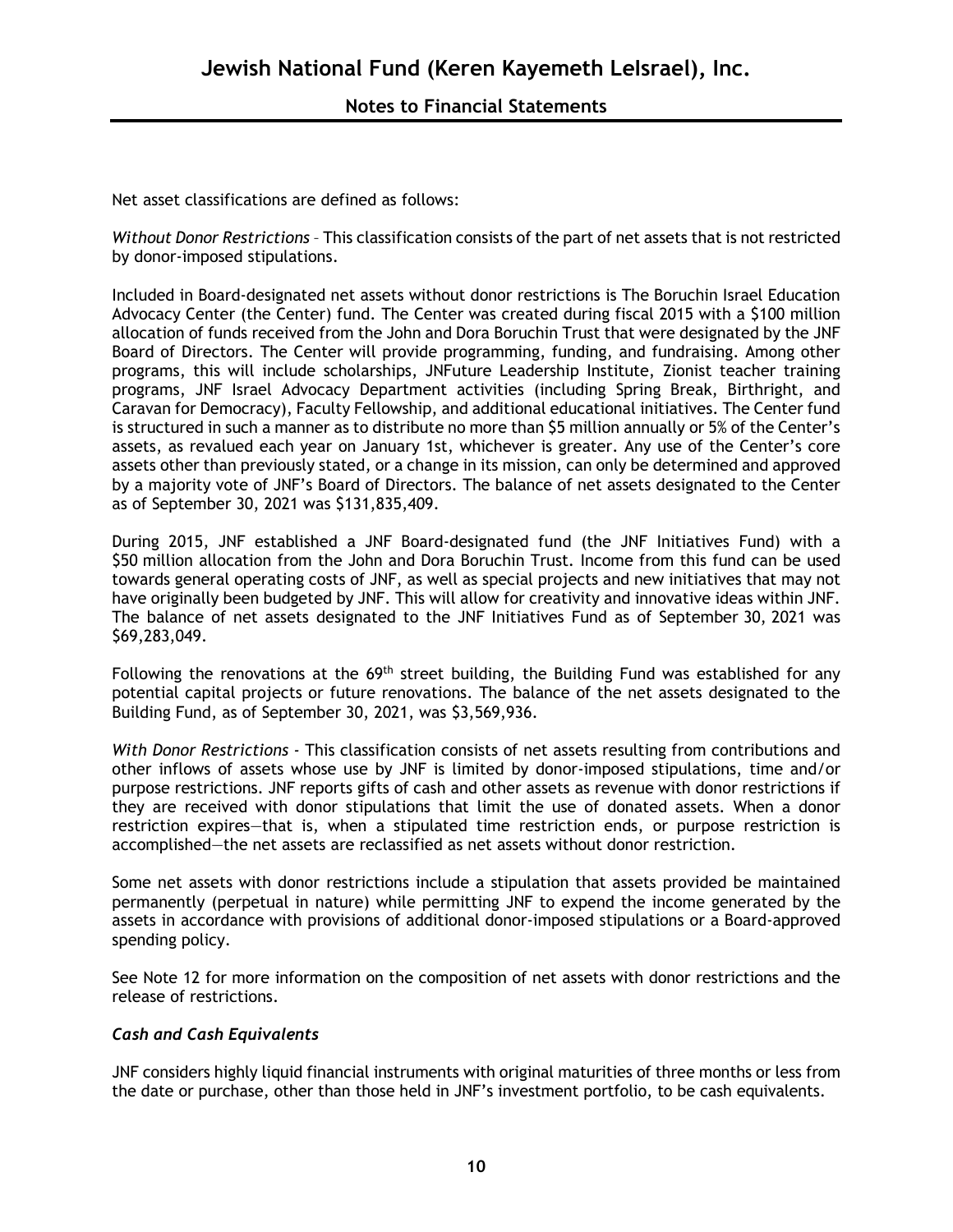### **Notes to Financial Statements**

#### *Financial Instruments and Fair Value*

Accounting Standards Codification (ASC) 820, *Fair Value Measurement*, establishes a hierarchy for inputs used in measuring fair value that maximizes the use of observable inputs and minimizes the use of unobservable inputs by requiring that inputs that are most observable be used when available. Observable inputs are inputs that market participants operating within the same marketplace as JNF would use in pricing JNF's asset or liability based on independently derived and observable market data. Unobservable inputs are inputs that cannot be sourced from a broad active market in which assets or liabilities identical or similar to those of JNF are traded. JNF estimates the price of any assets for which there are only unobservable inputs by using assumptions that market participants who have investments in the same or similar assets would use, as determined by the money managers for each investment based on the best information available in the circumstances. The input hierarchy is broken down into three levels based on the degree to which the exit price is independently observable or determinable, as follows:

*Level 1* – Valuation is based on quoted market prices in active markets for identical assets or liabilities. Since valuations are based on quoted prices that are readily and regularly available in an active market, valuation of these products does not entail a significant degree of judgment.

*Level 2* – Valuation is based on quoted market prices of investments that are not actively traded or for which certain significant inputs are not observable, either directly or indirectly.

*Level 3* – Valuation is based on inputs that are unobservable and reflect management's best estimate of what market participants would use as fair value.

#### *Contributions and Contributions Receivable*

Contributions, including unconditional promises to give (pledges), are reported as revenues in the period received or pledged at their net realizable value. Unconditional promises to give, which are to be received after one year, are discounted using an appropriate discount rate (credit-adjusted) commensurate with the risks involved. Amortization of the discount is recorded as additional contribution revenue, in accordance with donor-imposed restrictions, if any. An allowance for uncollectible contributions receivable is provided in the net asset class in which the contribution receivable resides based on management's assessment of the aged basis of its receivables, current economic conditions, subsequent receipts, and historical information. Receivables are charged to bad debt when they are deemed to be uncollectible based upon a periodic review of the accounts by management. JNF writes off any amounts that are no longer considered to be recoverable, and any payments subsequently received on such receivables are recorded as income in the period received.

Contributions with purpose or time restrictions are reported as increases in net assets with donor restrictions and subsequently released when the restrictions on which they depend are met. Contributions subject to donor-imposed stipulations that the corpus be maintained in perpetuity are recognized as increases in net assets with donor restrictions.

Conditional promises to give and intentions to give are not recognized until they become unconditional—that is, when the conditions on which they depend are substantially met.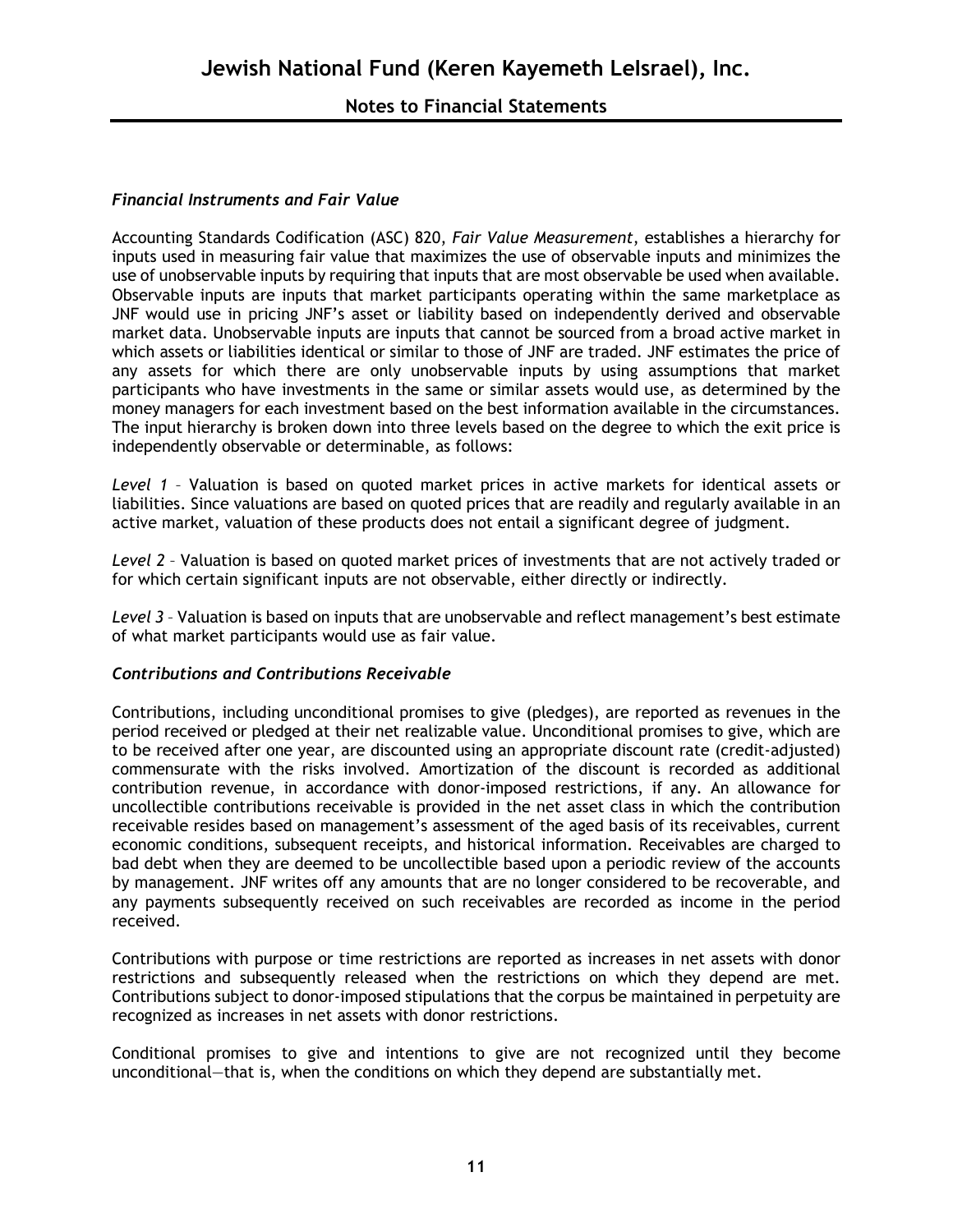#### *Contributed Services*

For the year ended September 30, 2021, the value of contributed services meeting the requirements for recognition in the financial statements was not material and has not been recorded. In addition, many individuals volunteer their time and perform a variety of tasks that assist JNF. JNF receives on average more than 120 volunteer hours per Board member, per year.

#### *Split-Interest Agreements*

JNF holds assets under split-interest agreements consisting of pooled life income funds, charitable remainder trusts, and charitable gift annuities for which JNF serves as the trustee. Such agreements provide for payments to the donors or their stipulated beneficiaries of either income earned on related investments or specified annuity amounts. Assets held under these agreements are reported as investments held under split-interest agreements on the statement of financial position. A portion of the contributed assets is considered to be a charitable contribution for income tax purposes and has been recognized as a contribution at the date of gift. When the terms of the gift instrument have been met, the remaining amount of the gift may be used for general or specific purposes, as stipulated by the respective donor.

Under JNF's charitable remainder trusts and charitable gift annuities programs where JNF is the trustee, liabilities are recorded for the present value of the estimated future payments expected to be made to the donors and/or beneficiaries, as long as they live, after which time the remaining assets, if any, are available for the unrestricted use of JNF, unless otherwise stipulated by the donor. Under JNF's pooled life income funds program, the difference between the fair value of the assets when received and the revenue recognized is recorded as an obligation, representing the amount of the discount for future interest, on the statement of financial position. Upon termination of a life interest, the share of the corpus attributable to the life tenant becomes available to JNF. Changes in the life expectancy of the donor or beneficiary, amortization of the discount, and other changes in the estimates of future payments are reported as change in value of split-interest agreements on the statement of activities.

## *Beneficial Interest in Trusts Held by Others*

Donors have established and funded trusts, which are administered by organizations other than JNF. Under the terms of these trusts, JNF has the irrevocable right to receive all or a portion of the income earned on the trust assets either in perpetuity or for the life of the trust. JNF does not control the assets held by outside trusts. The value of the beneficial interest is estimated by discounting the estimated future cash flows using a risk-adjusted interest rate.

#### *Fixed Assets, Net*

JNF considers purchases to be fixed assets if the cost is greater than \$5,000. Depreciation is provided over the estimated useful life of each class of depreciable asset and is computed using the straight-line method. Equipment under capital lease obligations is amortized on the straight-line method over the shorter period of the lease term or the estimated useful life of the equipment. Such amortization is included in depreciation and amortization in the financial statements.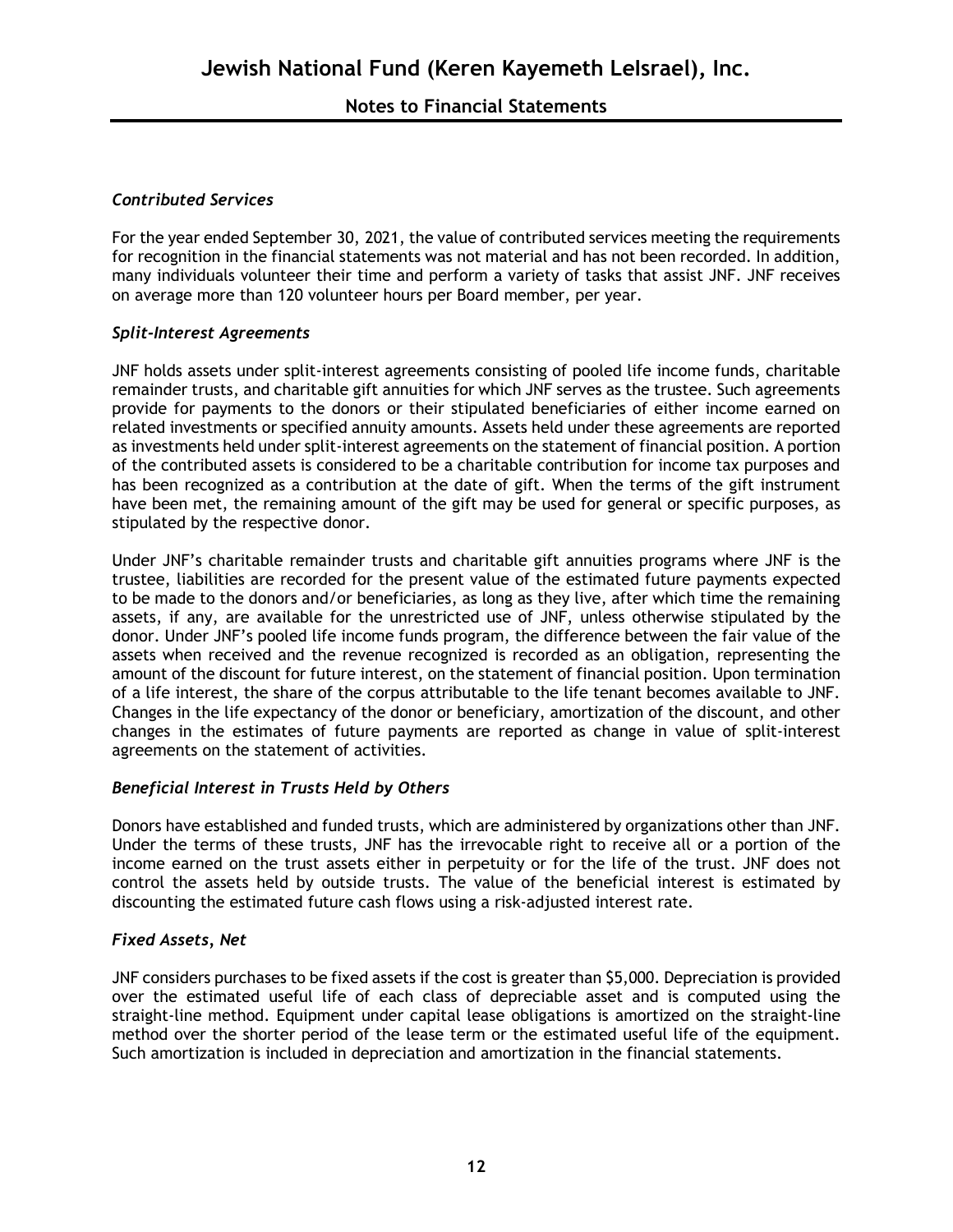The current estimated useful lives are as follows:

|                                    | Years |
|------------------------------------|-------|
| Building and building improvements | 40    |
| Furniture, fixtures, and equipment |       |
| Vehicles                           |       |

Leasehold improvements are depreciated over the shorter of their useful lives or the remainder of the lease period.

Gifts of long-lived assets, such as land, buildings, or equipment, are reported as without donor restrictions unless explicit donor stipulations specify how the donated assets must be used. Gifts of long-lived assets with explicit restrictions that specify how the assets are to be used and gifts of cash or other assets that must be used to acquire long-lived assets are reported as restricted. Absent explicit donor stipulations about how long those long-lived assets must be maintained, expirations of donor restrictions are reported when the donated or acquired long-lived assets are placed in service.

#### *Impairment of Long-Lived Assets*

JNF follows the provisions of ASC 360-10-35, *Accounting for the Impairment or Disposal of Long-Lived Assets*, which requires JNF to review long-lived assets, including property and equipment and intangible assets, for impairment whenever events or changes in business circumstances indicate that the carrying amount of an asset may not be fully recoverable. An impairment loss would be recognized when the estimated future cash flows from the use of the asset are less than the carrying amount of that asset. For the year ended September 30, 2021, there have been no such losses.

#### *Grants (Transfers for Israel Projects) and Grants Payable*

Grants are recorded as expenses in the year in which they are awarded, including multi-year awards, which are discounted to present value. The discounts on these amounts are computed using an appropriate discount rate (credit-adjusted) applicable to the years in which the promises are made.

#### *Advertising Expense*

Advertising, consisting primarily of the cost of publications, public awareness, and literature, is recorded as expense in the period incurred. Advertising expense was \$965,969 for the year ended September 30, 2021.

#### *Concentrations of Credit Risk*

Cash, cash equivalents and investments are exposed to various risks, such as interest rate, market, and credit risks. To minimize such risks, JNF has a diversified investment portfolio in a variety of asset classes managed by an independent investment manager. JNF's cash, cash equivalents and investments are placed with high-credit-quality financial institutions. JNF regularly evaluates its investments, including performance thereof. Due to inherent risks and potential volatility in investment valuations, the amounts reported in the accompanying financial statements can vary substantially from year to year. JNF maintains its cash in various bank deposit accounts that, at times, may exceed federally insured limits; however, JNF does not anticipate nonperformance by these financial institutions.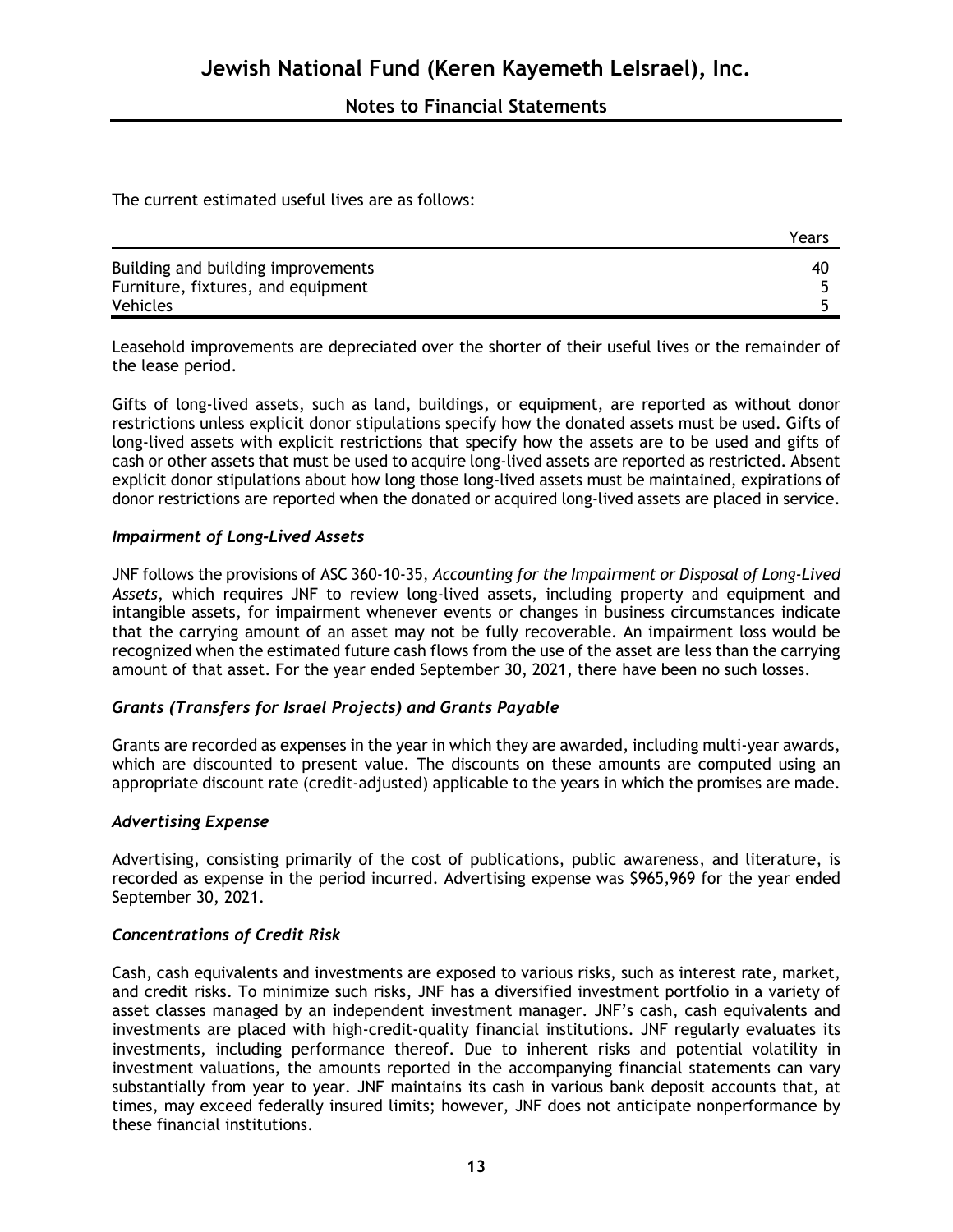#### *Use of Estimates*

The preparation of financial statements in conformity with U.S. GAAP requires management to make estimates and assumptions that affect the reported amounts of assets and liabilities, and the disclosure of contingent assets and liabilities at the date of the financial statements, and the reported amounts of revenues and expenses during the reporting period. The more significant estimates include the valuation of real estate and non-exchange-traded alternative investments, the collection of contributions receivable and obligations under and residual interests pertaining to split-interest agreements. Actual results could differ from those estimates.

#### *Comparative Financial Information*

The financial statements are not comparative but include certain prior-year summarized comparative information. With respect to the statement of activities, the prior-year information is presented in total, not by net asset class. With respect to the statement of functional expenses, the prior year expenses are presented by expense classification in total rather than functional category. Such information does not include sufficient detail to constitute a presentation in conformity with U.S. GAAP. Accordingly, such information should be read in conjunction with JNF's financial statements for the year ended September 30, 2020, from which the summarized information was derived.

#### *Income Taxes*

JNF qualifies as a tax-exempt, not-for-profit organization under Section 501(c)(3) of the Code and as a non-profit corporation in New York state. Accordingly, no provision for federal or state income taxes is required. JNF has been determined by the Internal Revenue Service (IRS) not to be a "private foundation" within the meaning of Section 509(a) of the Code.

JNF adopted the provisions of ASC 740, *Accounting for Uncertainty in Income Taxes.* Under ASC 740, an organization must recognize the tax benefit associated with tax positions taken for tax return purposes when it is more likely than not that the position will not be sustained. The implementation of ASC 740 had no impact on JNF's financial statements. JNF does not believe there are any material uncertain tax positions and, accordingly, it will recognize any liability for unrecognized tax benefits. JNF has filed for and received income tax exemptions in the jurisdictions where it is required to do so. Additionally, JNF has filed IRS Form 990 tax returns, as required, and all other applicable returns in jurisdictions when it is required. JNF is subject to routine audits by taxing authorities.

#### *Recently Adopted Accounting Pronouncements*

#### *Revenue*

In May 2014, the Financial Accounting Standards Board (FASB) issued Accounting Standards Update (ASU) 2014-09, *Revenue from Contracts with Customers (Topic 606)*, which is a comprehensive new revenue recognition standard that will supersede existing revenue recognition guidance. The core principle of ASU 2014-09 is that an entity should recognize revenue to depict the transfer of goods or services to customers in an amount that reflects the consideration to which it expects to be entitled in exchange for those goods or services. The guidance also requires expanded disclosures relating to the nature, amount, timing, and uncertainty of revenue and cashflows arising from contracts with customers, including significant judgments and changes in judgments. The FASB also issued ASU 2020-05, which deferred the effective date of the provision for JNF. The provision became effective and was adopted for JNF beginning October 1, 2020.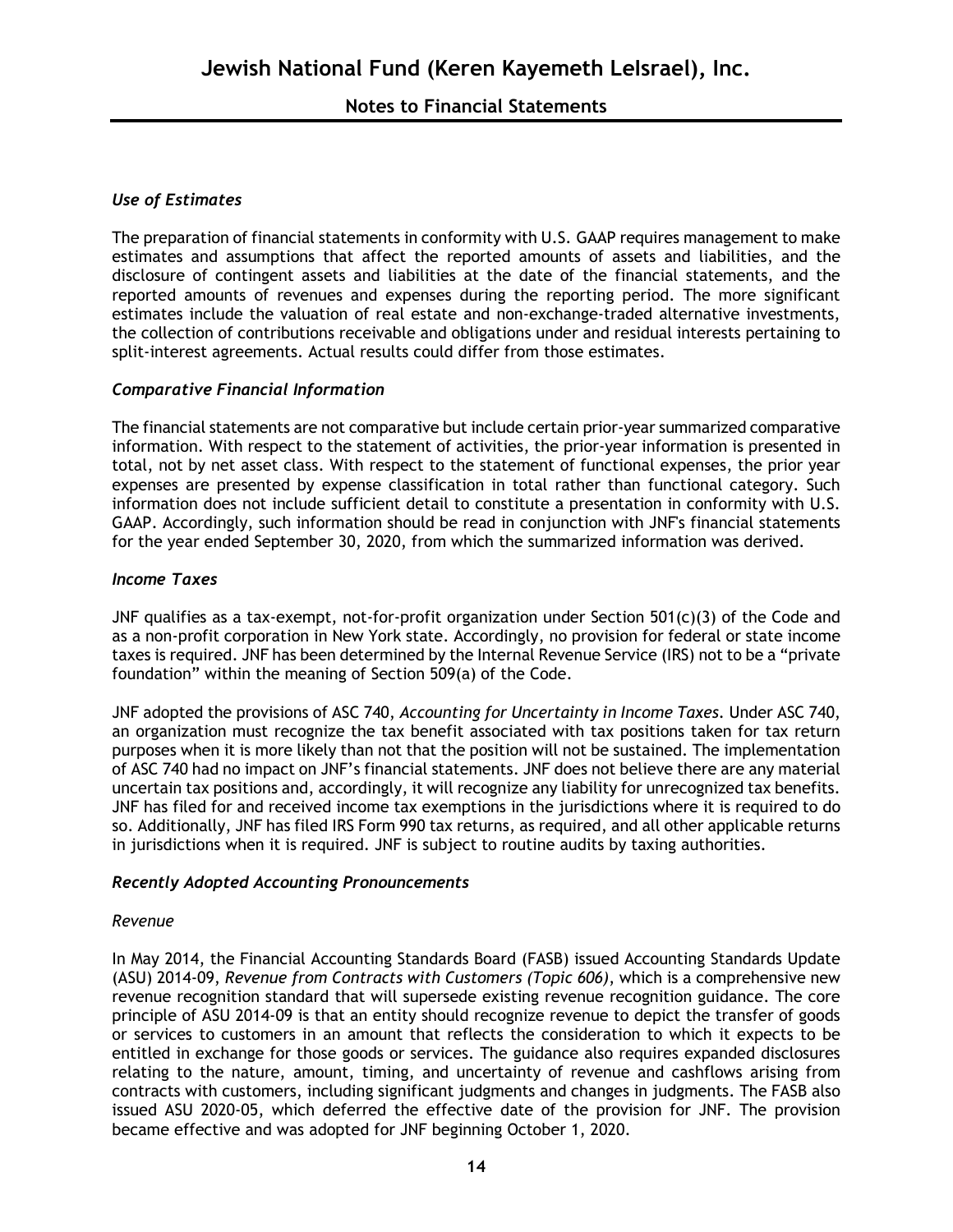JNF elected the modified retrospective approach in adopting ASU 2014-09 to all contracts under the scope of the guidance. The adoption of this ASU did not have a material impact on the financial statements.

#### *Accounting Pronouncements Issued but Not Yet Adopted*

#### *Accounting for Leases*

In February 2016, the FASB issued ASU 2016-02, *Accounting for Leases*, which applies a right-of-use (ROU) model that requires a lessee to record, for all leases with a lease term of more than 12 months, an asset representing its right to use the underlying asset and a liability to make lease payments. For leases with a term of 12 months or less, a practical expedient is available whereby a lessee may elect, by class of underlying asset, not to recognize an ROU asset or lease liability. At inception, lessees must classify all leases as either finance or operating based on five criteria. The statement of financial position recognition of finance and operating leases is similar, but the pattern of expense recognition in the income statement, as well as the effect on the statement of cash flows, differs depending on the lease classification. In addition, lessees and lessors are required to provide certain qualitative and quantitative disclosures to enable users of financial statements to assess the amount, timing and uncertainty of cash flows arising from leases. The amendments are effective for fiscal years beginning after December 15, 2021. Management is currently evaluating the impact of the pending adoption of ASU 2016-02.

#### *Financial Instruments - Credit Losses*

The FASB issued ASU 2016-13 to provide financial statement users with more decision-useful information about the expected credit losses on financial instruments and other commitments to extend credit held by an entity. The ASU changes the impairment model for most financial assets that are measured at amortized cost and certain other instruments from an incurred loss model to an expected loss model. Entities will be required to estimate credit losses over the entire contractual term of an instrument. The ASU includes financial assets recorded at amortized cost basis, such as loan receivables, trade, and certain other receivables, as well as certain off-balance sheet credit exposures, such as loan commitments and financial guarantees. The ASU does not apply to financial assets measured at fair value, promises to give (pledges receivable), and loans and receivables between entities under common control.

The ASU is effective for fiscal years beginning after December 15, 2022, for all nonprofit entities. JNF is currently evaluating the impact of the adoption of the ASU on its financial statements.

#### *Presentation and Disclosures by Not-for-Profit Entities for Contributed Nonfinancial Assets*

In September 2020, the FASB issued ASU 2020-07, *Presentation and Disclosures by Not-for-Profit Entities for Contributed Nonfinancial Assets (Topic 958)*. The update requires not-for-profits to present contributed nonfinancial assets as a separate line item on the statement of activities, and to disclose information regarding each type of contributed nonfinancial assets. The update is effective for financial statements issued for fiscal years beginning after June 15, 2021, and interim periods within fiscal years beginning after June 15, 2022, with early application permitted. Management is currently evaluating the impact of this ASU on its financial statements.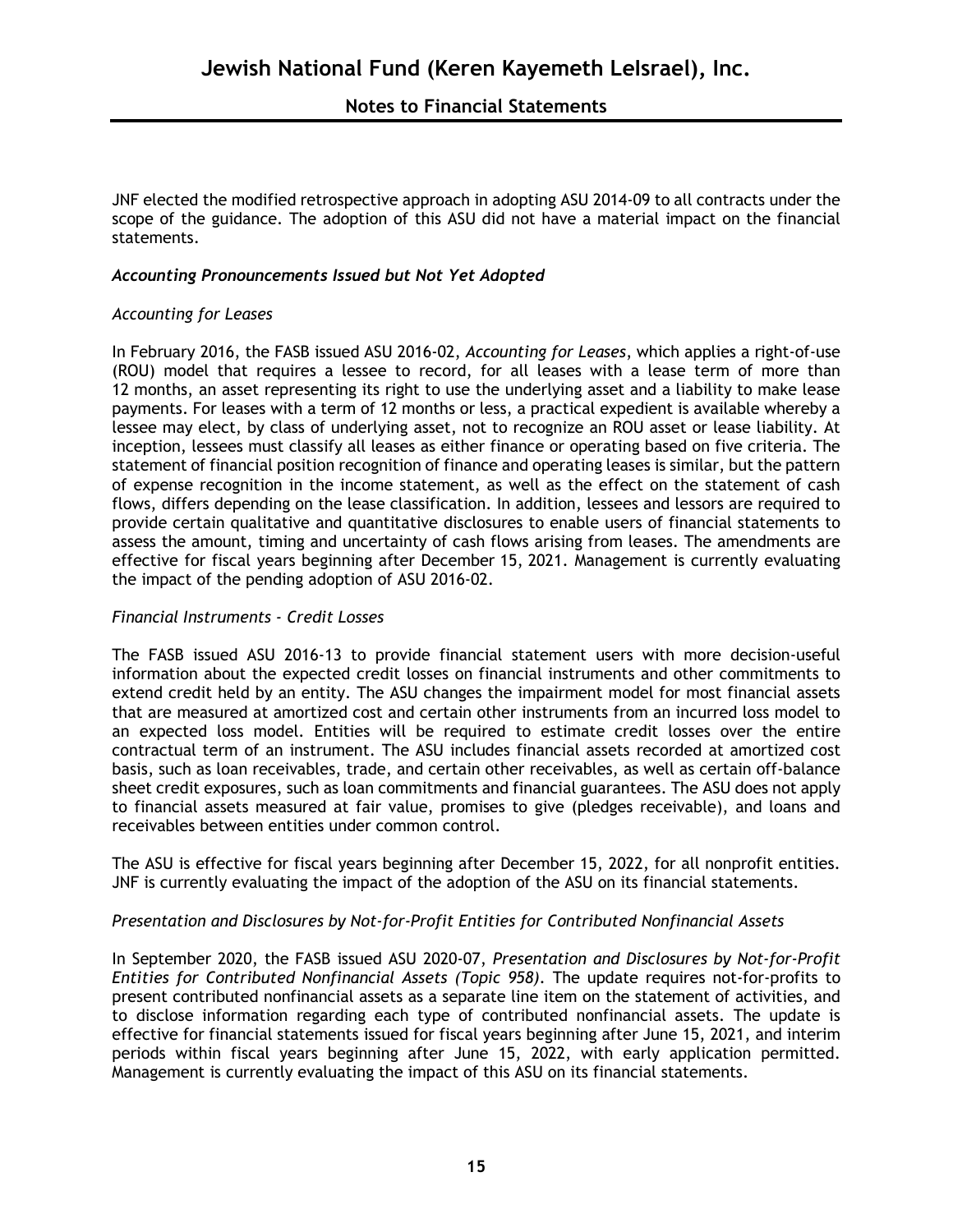## *Reclassification*

Certain prior-year balances have been reclassified to be consistent with the current-year financial statement presentation.

### **3. Investments, at Fair Value**

JNF's assets recorded at fair value have been categorized based upon a fair value hierarchy, in accordance with ASC 820. See Note 2 for the discussion of JNF's policies regarding this hierarchy. A description of the valuation techniques applied to JNF's major categories of assets measured at fair value are as follows. There have been no changes in valuation methodology as of September 30, 2021.

*Equities, U.S. Government Securities, and Exchange-Traded Funds* – These assets are valued at the closing price reported on the active market on which the individual securities are traded. These investments are classified as Level 1.

*Municipal Bonds* - These assets are valued based on recently executed transactions, bid/asked prices and pricing models that factor in, where applicable, interest rates, bond spreads, and volatility. These investments are classified as Level 2.

*Mutual Funds* – These assets are valued on a daily basis at the close of business day. Each mutual fund's net asset value (NAV) is the value of a single share that is actively traded on national securities exchanges. These investments are classified as Level 1.

*Corporate Bonds and U.S. Treasury Securities* - JNF also has investments in fixed-income securities, which include corporate bonds and U.S. Treasury securities. The investment managers priced these investments using nationally recognized pricing services. Since fixed-income securities other than U.S. Treasury securities may not trade on a daily basis, the pricing services prepare estimates of fair value measurements for these securities using its proprietary pricing applications, which include available relevant market information, benchmark curves, benchmarking of similar securities, sector grouping, and matrix pricing. These investments are classified as Level 2.

*State of Israel Bonds* – These are valued based on yields currently available on comparable securities of issuers with similar credit ratings. These investments are classified as Level 2.

*Precious Coins and Medals* - Investments in precious coins, medals and real estate are carried at their fair value, which is based on the latest appraised value available. These investments are classified as Level 3.

*Fixed-Income Securities -* JNF has investments in fixed-income securities comprised of open-end funds. These investments are priced by JNF's investment managers using nationally recognized pricing services based on observable market data and are classified as Level 1.

*Alternative Investments* - Alternative investments are those made in limited partnerships and limited liability corporations, all of which are valued based on the NAV or its equivalent of the interest owned by JNF at year-end. Given the absence of market quotations, their fair value is estimated using information provided to JNF by the investment advisor. The values are based on estimates that require varying degrees of judgment and, for fund of funds investments, are primarily based on financial data supplied by the investment managers of the underlying funds. Individual investment holdings within the alternative investments may include investments in both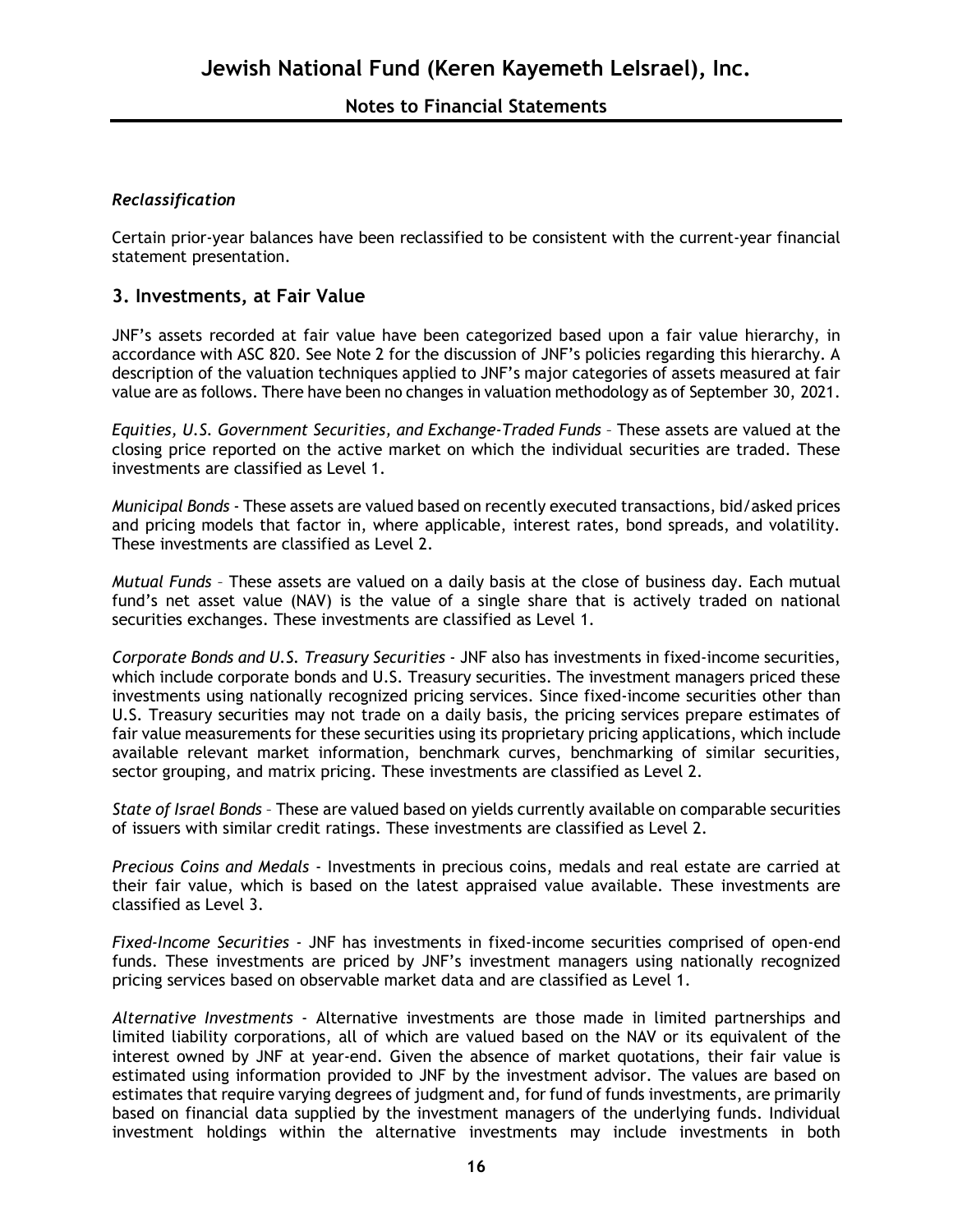## **Notes to Financial Statements**

nonmarketable and market-traded securities. Nonmarketable securities may include equity in private companies, real estate, thinly traded securities, and other investment vehicles. The investments may indirectly expose JNF to the effects of securities lending, short sales of securities and trading in futures and forward contracts, options, swap contracts, and other derivative products. While these financial instruments entail varying degrees of risk, JNF's exposure with respect to each such investment is limited to its carrying amount (fair value as described above) in each investment plus JNF's commitment to provide additional funding, as described in the following paragraph. The financial statements of the investees are audited annually by nationally recognized firms of independent auditors. JNF does not directly invest in the underlying securities of the investment funds and, due to restrictions on transferability and timing of withdrawals from the limited partnerships, the amounts ultimately realized upon liquidation could differ from reported values that are based on current conditions.

Certain alternative investments, which include limited partnership investments, have rolling lockups ranging from quarterly to one year with a redemption notice period of up to 90 days.

Investments are made under the authority and oversight of an investment committee in consultation with an outside consultant. Together, they have established investment guidelines and developed a diversified asset allocation structure, which includes high-cap equities, low-cap equities, international equities, fixed-income securities, and alternative investments. JNF engages individual managers who specialize in each asset category, and each manager is monitored for compliance with guidelines and performance is evaluated against appropriate benchmarks.

*The remainder of this page intentionally left blank.*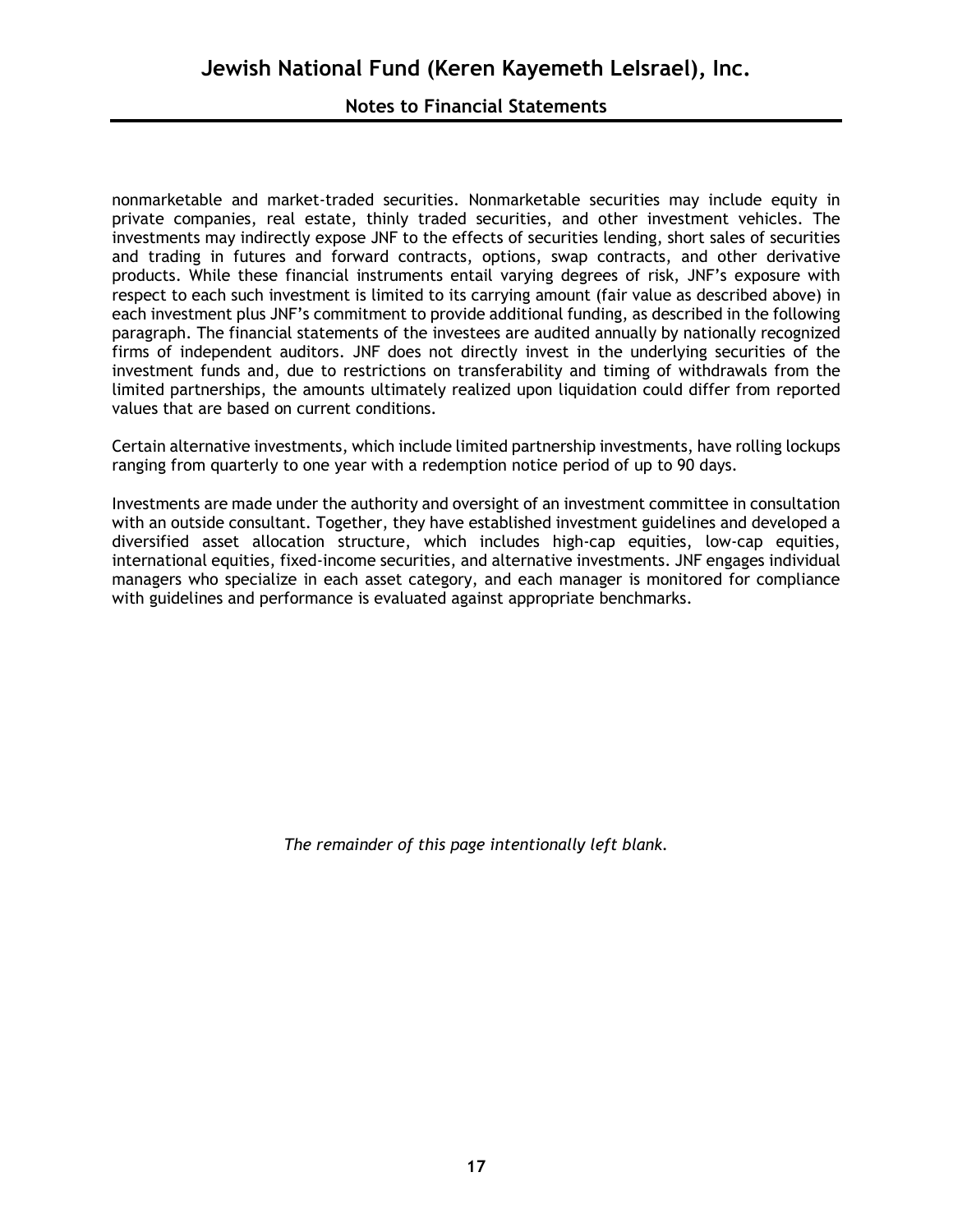JNF's investments, by level within the fair value hierarchy, consist of the following:

#### *September 30, 2021*

|                                                     |                                                                                          | Fair Value Measurement at Reporting Date |                                                           |    |                                                             |                |  |  |  |  |
|-----------------------------------------------------|------------------------------------------------------------------------------------------|------------------------------------------|-----------------------------------------------------------|----|-------------------------------------------------------------|----------------|--|--|--|--|
|                                                     | <b>Quoted Prices</b><br>in Active<br>Markets for<br><b>Identical Assets</b><br>(Level 1) |                                          | Significant<br>Other<br>Observable<br>Inputs<br>(Level 2) |    | Significant<br>Other<br>Unobservable<br>Inputs<br>(Level 3) | <b>Balance</b> |  |  |  |  |
| Cash and cash equivalents and<br>money market funds | 20,382,673<br>S.                                                                         | \$                                       |                                                           | \$ |                                                             | 20,382,673     |  |  |  |  |
| Exchange-traded funds                               | 31,206,137                                                                               |                                          |                                                           |    |                                                             | 31,206,137     |  |  |  |  |
| Mutual funds                                        | 154,446,828                                                                              |                                          |                                                           |    |                                                             | 154,446,828    |  |  |  |  |
| U.S. government securities                          | 8,061,407                                                                                |                                          |                                                           |    |                                                             | 8,061,407      |  |  |  |  |
| Municipal bonds                                     |                                                                                          |                                          | 5,832,224                                                 |    |                                                             | 5,832,224      |  |  |  |  |
| Corporate bonds                                     |                                                                                          |                                          | 12,677,188                                                |    |                                                             | 12,677,188     |  |  |  |  |
| Equities                                            | 62,813,657                                                                               |                                          |                                                           |    |                                                             | 62,813,657     |  |  |  |  |
| State of Israel bonds                               |                                                                                          |                                          | 3,100,677                                                 |    |                                                             | 3,100,677      |  |  |  |  |
| Fixed income                                        | 19,264,277                                                                               |                                          |                                                           |    |                                                             | 19,264,277     |  |  |  |  |
| Real estate                                         |                                                                                          |                                          |                                                           |    | 1,677,165                                                   | 1,677,165      |  |  |  |  |
| Precious coins and medals                           |                                                                                          |                                          |                                                           |    | 193,510                                                     | 193,510        |  |  |  |  |
| Other                                               | 3,000                                                                                    |                                          |                                                           |    |                                                             | 3,000          |  |  |  |  |
| Total Investment Assets, in the                     |                                                                                          |                                          |                                                           |    |                                                             |                |  |  |  |  |
| fair value hierarchy                                | \$296,177,979                                                                            | S.                                       | 21,610,089                                                | S. | 1,870,675                                                   | 319,658,743    |  |  |  |  |
| Limited partnerships at NAV*                        |                                                                                          |                                          |                                                           |    |                                                             | 13,867,761     |  |  |  |  |
| <b>Total Investments</b>                            |                                                                                          |                                          |                                                           |    |                                                             | \$333,526,504  |  |  |  |  |

\* Certain investments that are measured at fair value using the NAV per share (or its equivalent) practical expedient have not been categorized in the fair value hierarchy. The fair value amounts presented in this table are intended to permit reconciliation of the fair value hierarchy to the amounts presented in the statement of financial position.

There were no transfers between levels for the year ended September 30, 2021.

JNF uses, as a practical expedient, for fair value, a reported NAV per share or its equivalent for purposes of valuing certain alternative investments within its investment portfolio as of September 30, 2021, as detailed below.

| Alternative<br>Investment<br>Type | Alternative Investment<br>Strategy                                                                                                                      | Number<br>οf<br><b>Funds</b> | NAV in Funds | Remaining<br>Life                                           | Amount of<br>Unfunded<br>Commitments | <b>Redemption Term</b>                                                                                                                                   | Redemption<br>Restrictions |
|-----------------------------------|---------------------------------------------------------------------------------------------------------------------------------------------------------|------------------------------|--------------|-------------------------------------------------------------|--------------------------------------|----------------------------------------------------------------------------------------------------------------------------------------------------------|----------------------------|
| Limited<br>partnerships           | Achieve capital<br>appreciation through<br>direct and indirect<br>investments in domestic<br>and international equity<br>and fixed-income<br>securities | 19                           | 13,867,761   | As<br>determined<br>by the<br>respective<br>fund<br>manager |                                      | Two funds are quarterly<br>with 60-days' notice;<br>one fund is monthly<br>with 15-days' notice;<br>and one fund is<br>quarterly with<br>90-days' notice | None                       |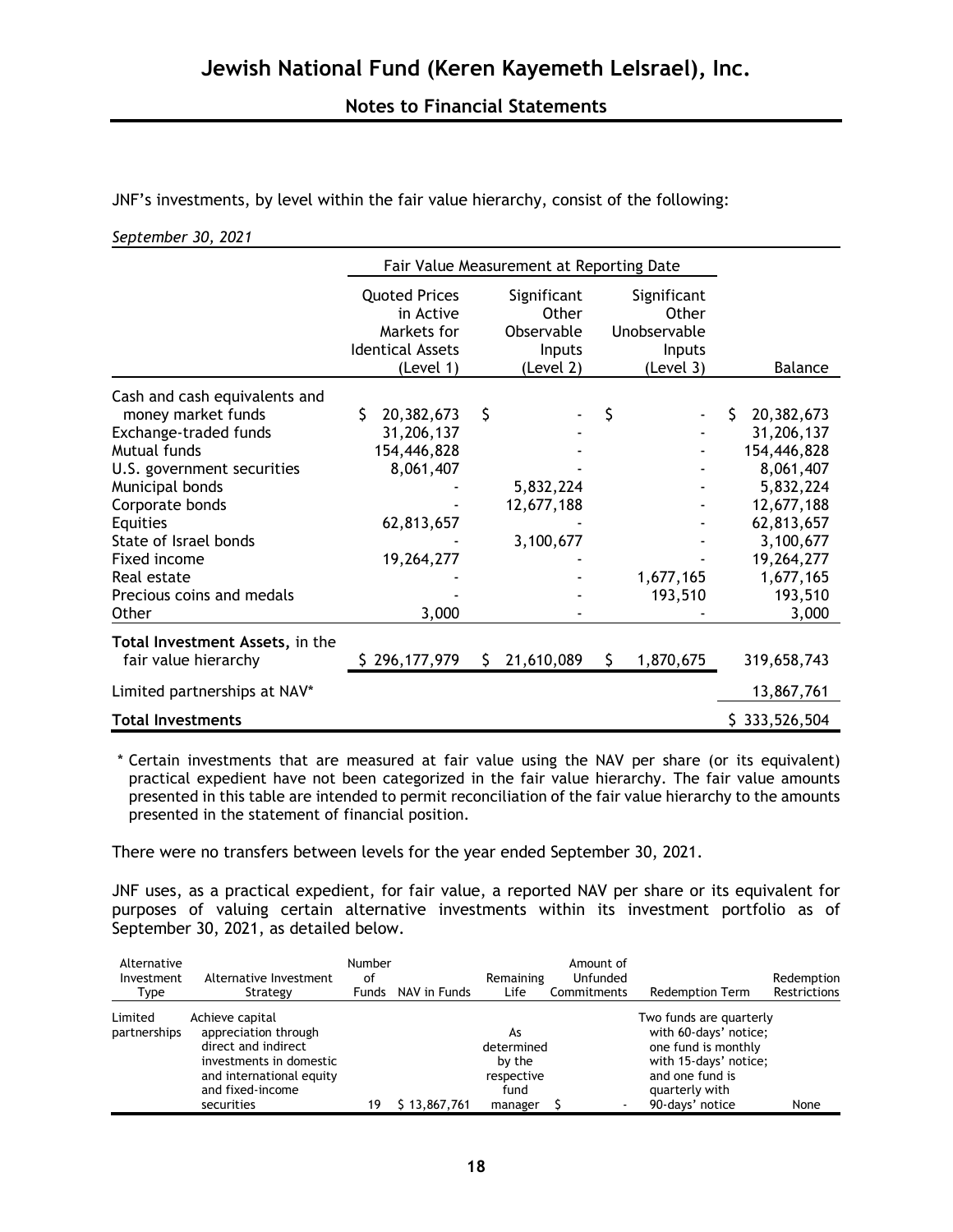The table below sets forth a summary of changes in fair value of the Level 3 assets for the year:

*Year ended September 30, 2021*

|                            | <b>Precious Coins</b><br>and Medals | Real Estate | Total     |
|----------------------------|-------------------------------------|-------------|-----------|
| Balance, beginning of year | 193.510                             | 1.677.165   | 1,870,675 |
| Balance, end of year       | 193.510                             | 1,677,165   | 1,870,675 |

## **4. Split-Interest Agreements**

JNF is the beneficiary or agent for a third-party beneficiary of a number of split-interest agreements with donors. Certain agreements provide that JNF hold the contributed assets as trustee (e.g., pooled income funds and charitable remainder trusts), while other agreements are part of the general assets of JNF (e.g., charitable gift annuities). Under both forms of agreement, JNF invests the donated assets and distributes to the donor or donor's designee income generated from those assets until such time as stated in the agreement (usually upon the death of the donor or donor's designee). JNF will be able to utilize that part of the gift in which it has an interest upon the death of the respective life income beneficiary and will distribute to any third-party beneficiaries their respective remainder interests.

At the time of the gift, and adjusted annually, JNF records contribution income and a liability for amounts payable to annuitants and third-party beneficiaries using an actuarial calculation based on estimated mortality rates and other assumptions that could change in the near-term. The discount rates used in the calculation of obligations due to annuitants under split-interest agreements at September 30, 2021 ranged from 1.2% to 11.9%. State-mandated insurance reserves related to charitable gift annuity agreements are maintained at the required level.

Assets held for split-interest agreements are as follows:

*September 30, 2021*

| Charitable gift annuities<br>Charitable remainder trusts<br>Pooled-life income funds | 85,898,141<br>19,585,126<br>775,364 |
|--------------------------------------------------------------------------------------|-------------------------------------|
|                                                                                      | 106,258,631                         |

Obligations due under split-interest agreements are as follows:

|                             | 42,796,195 |
|-----------------------------|------------|
| Pooled-life income funds    | 442,154    |
| Charitable remainder trusts | 8,262,333  |
| Charitable gift annuities   | 34,091,708 |
| September 30, 2021          |            |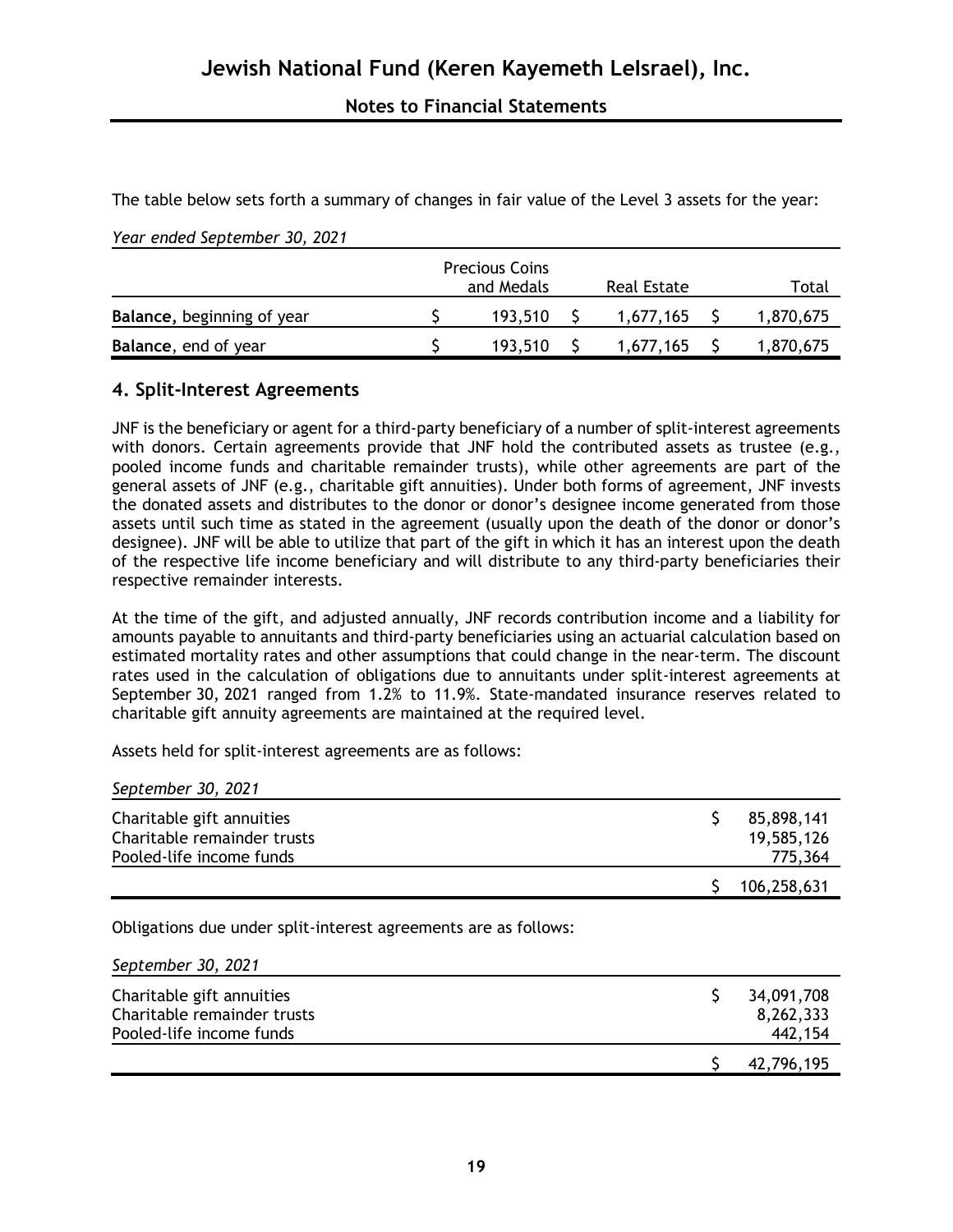JNF's investments held under split-interest agreements, by level within the fair value hierarchy, consist of the following:

#### *September 30, 2021*

|                              | Fair Value Measurement at Reporting Date                                                 |     |                                                           |    |                                                             |                 |
|------------------------------|------------------------------------------------------------------------------------------|-----|-----------------------------------------------------------|----|-------------------------------------------------------------|-----------------|
|                              | <b>Quoted Prices</b><br>in Active<br>Markets for<br><b>Identical Assets</b><br>(Level 1) |     | Significant<br>Other<br>Observable<br>Inputs<br>(Level 2) |    | Significant<br>Other<br>Unobservable<br>Inputs<br>(Level 3) | <b>Balance</b>  |
| Cash and cash equivalents    |                                                                                          |     |                                                           |    |                                                             |                 |
| and money market funds       | \$<br>9,103,137                                                                          | \$  |                                                           | S  |                                                             | \$<br>9,103,137 |
| Equities                     | 52,743,452                                                                               |     |                                                           |    |                                                             | 52,743,452      |
| Mutual funds                 | 813,153                                                                                  |     |                                                           |    |                                                             | 813,153         |
| U.S. government securities   | 4,889,285                                                                                |     |                                                           |    |                                                             | 4,889,285       |
| Fixed income                 | 35,843,696                                                                               |     |                                                           |    |                                                             | 35,843,696      |
| Exchange-traded funds        | 435,577                                                                                  |     |                                                           |    |                                                             | 435,577         |
| Mortgages and loans          |                                                                                          |     | 150,000                                                   |    |                                                             | 150,000         |
| Real estate                  |                                                                                          |     |                                                           |    | 1,677,165                                                   | 1,677,165       |
| Total Investment Assets      |                                                                                          |     |                                                           |    |                                                             |                 |
| in the Fair Value Hierarchy  | \$103,828,300                                                                            | \$. | 150,000                                                   | S. | 1,677,165                                                   | 105,655,465     |
| Limited partnerships at NAV* |                                                                                          |     |                                                           |    |                                                             | 603,166         |
| Total Investments            |                                                                                          |     |                                                           |    |                                                             | 106,258,631     |

\* Certain investments that are measured at fair value using the NAV per share (or its equivalent) practical expedient have not been categorized in the fair value hierarchy. The fair value amounts presented in this table are intended to permit reconciliation of the fair value hierarchy to the amounts presented in the statement of financial position.

There were no transfers between levels for the year ended September 30, 2021.

The table below sets forth a summary of changes in fair value of the Level 3 assets for the year:

*Year ended September 30, 2021*

|                            | Real Estate   | Total     |
|----------------------------|---------------|-----------|
| Balance, beginning of year | $1,677,165$ S | 1,677,165 |
| Balance, end of year       | $1,677,165$ S | 1,677,165 |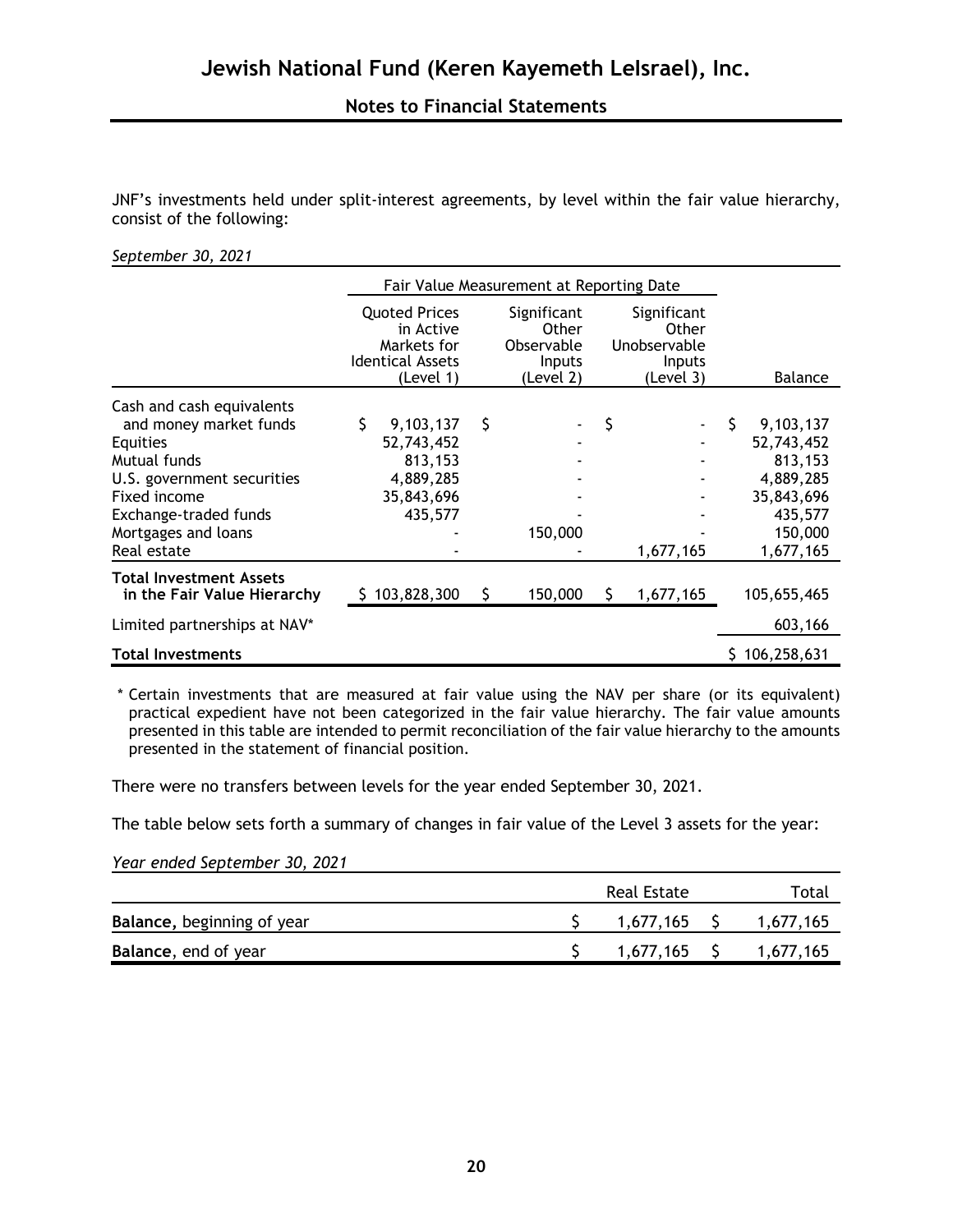JNF uses, as a practical expedient, for fair value, a reported NAV per share or its equivalent for purposes of valuing certain alternative investments within its investment portfolio as of September 30, 2021, as detailed below.

| Alternative<br>Investment<br>Type | Alternative Investment<br>Strategy                                                                                                                 | <b>Number</b><br>οf<br><b>Funds</b> | NAV in Funds | Remaining<br>Life                                           | Amount of<br>Unfunded<br>Commitments | <b>Redemption Term</b>                                                                         | Redemption<br>Restrictions |
|-----------------------------------|----------------------------------------------------------------------------------------------------------------------------------------------------|-------------------------------------|--------------|-------------------------------------------------------------|--------------------------------------|------------------------------------------------------------------------------------------------|----------------------------|
| Limited                           | partnerships Generate attractive returns<br>over the long-term by<br>investing in a European<br>and European-related<br>publicly listed securities |                                     | 603,166      | As<br>determined<br>by the<br>respective<br>fund<br>manager |                                      | One fund is weekly with<br>10-days' notice and<br>one fund is annually<br>with 90-days' notice | None                       |

## **5. Contributions Receivable, Net**

Contributions receivable, net, are expected to be collected as follows:

*September 30, 2021*

| Due in less than one year<br>One to five years                                                         | 28,724,888<br>20, 267, 246 |
|--------------------------------------------------------------------------------------------------------|----------------------------|
| Five years and greater                                                                                 | 9,869,545                  |
|                                                                                                        | 58,861,679                 |
| Less: discount to present value (at rates ranging from 0.23%-5.30%)<br>Allowance for doubtful accounts | (1,028,860)<br>(7,800,000) |
|                                                                                                        | 50,032,819                 |

JNF has been notified of certain intentions to give under various wills and trust agreements, the realizable amounts of which are not presently determinable. JNF's share of such bequests is recorded when JNF has an irrevocable right to the bequest and the proceeds are measurable.

#### **6. Fixed Assets, Net**

Fixed assets, net, consist of the following:

|  | September 30, 2021 |  |  |
|--|--------------------|--|--|
|--|--------------------|--|--|

| Land                                            | 1,147,500    |
|-------------------------------------------------|--------------|
|                                                 |              |
| Buildings and building improvements             | 20,718,344   |
| Leasehold improvements                          | 111,211      |
| Furniture, fixtures, vehicles, and equipment    | 9,295,726    |
|                                                 | 31,272,781   |
| Less: accumulated depreciation and amortization | (13,662,405) |
| <b>Total Fixed Assets, Net</b>                  | 17,610,376   |

Depreciation and amortization expenses for the year ended September 30, 2021 were \$718,707.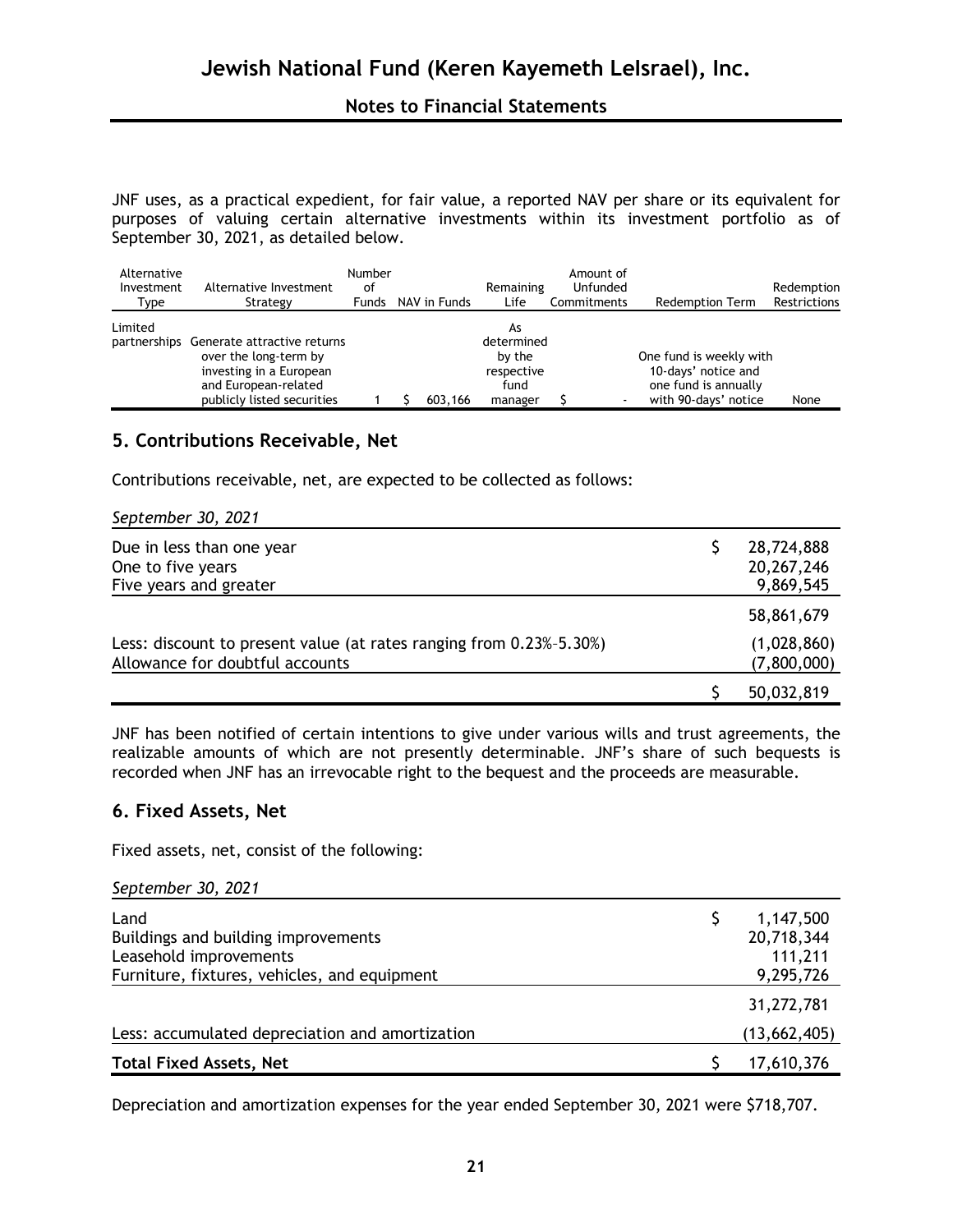## **7. Grants Payable, Net**

Grants payable, net, are expected to be paid as follows:

| September 30, 2021                                              |                                  |
|-----------------------------------------------------------------|----------------------------------|
| Less than one year<br>One to five years<br>More than five years | 1,369,435<br>3,559,059<br>30,849 |
|                                                                 | 4,959,343                        |

## **8. Note Payable**

During March 2018, JNF received a note in the amount of \$5,000,000 at 0% interest. JNF is not required to make any payments for the first five years of the loan. After five years, the holder may demand payment of no more than \$1,000,000 per year for each of the remaining five years. Upon the tenth anniversary of the note, any amounts still due will be forgiven.

Since this note is below the market interest rate, imputed interest and contribution revenue are reported in connection with the note. JNF used a 4.5% risk-free rate to calculate interest expense and contribution revenue. The balance of the note payable was \$4,784,689 at September 30, 2021.

## **9. Paycheck Protection Program Loan**

In April 2020, JNF applied for and received approval for a loan under the Paycheck Protection Program (PPP) administered by the United States Small Business Administration (SBA). As mentioned in Note 17, the PPP was legislated as part of the Coronavirus Aid, Relief, and Economic Security Act (the CARES Act), and is a program designed to provide a direct incentive for small business to keep their workers on payroll.

In June of 2021, the full loan disbursement of \$3,330,267 was forgiven and has been recorded as revenue on the statement of activities.

## **10. Defined Contribution Plan**

JNF sponsors a 403(b) plan, which covers substantially all of its employees. The plan is funded through voluntary contributions by participants, JNF's matching contributions and/or a formulabased JNF contribution based on each eligible participant's compensation for the plan year. The contribution expense for the year ended September 30, 2021 was approximately \$1,593,000.

## **11. Related Party Transactions with AMIIE**

In September 2013, an agreement was entered into between JNF and AMIIE (the Agreement). The provisions of the Agreement established the creation of a \$5 million fund with funds received from the Chair of the AMIIE Board (the Muss Fund) and a separate matching fund of \$5 million pledged from JNF (the JNF Fund). The funds are held and administered by JNF and restricted for the administration and operation of AMHSI for specific purposes as outlined in the Agreement and have been reported as part of net assets with donor restrictions in the accompanying financial statements.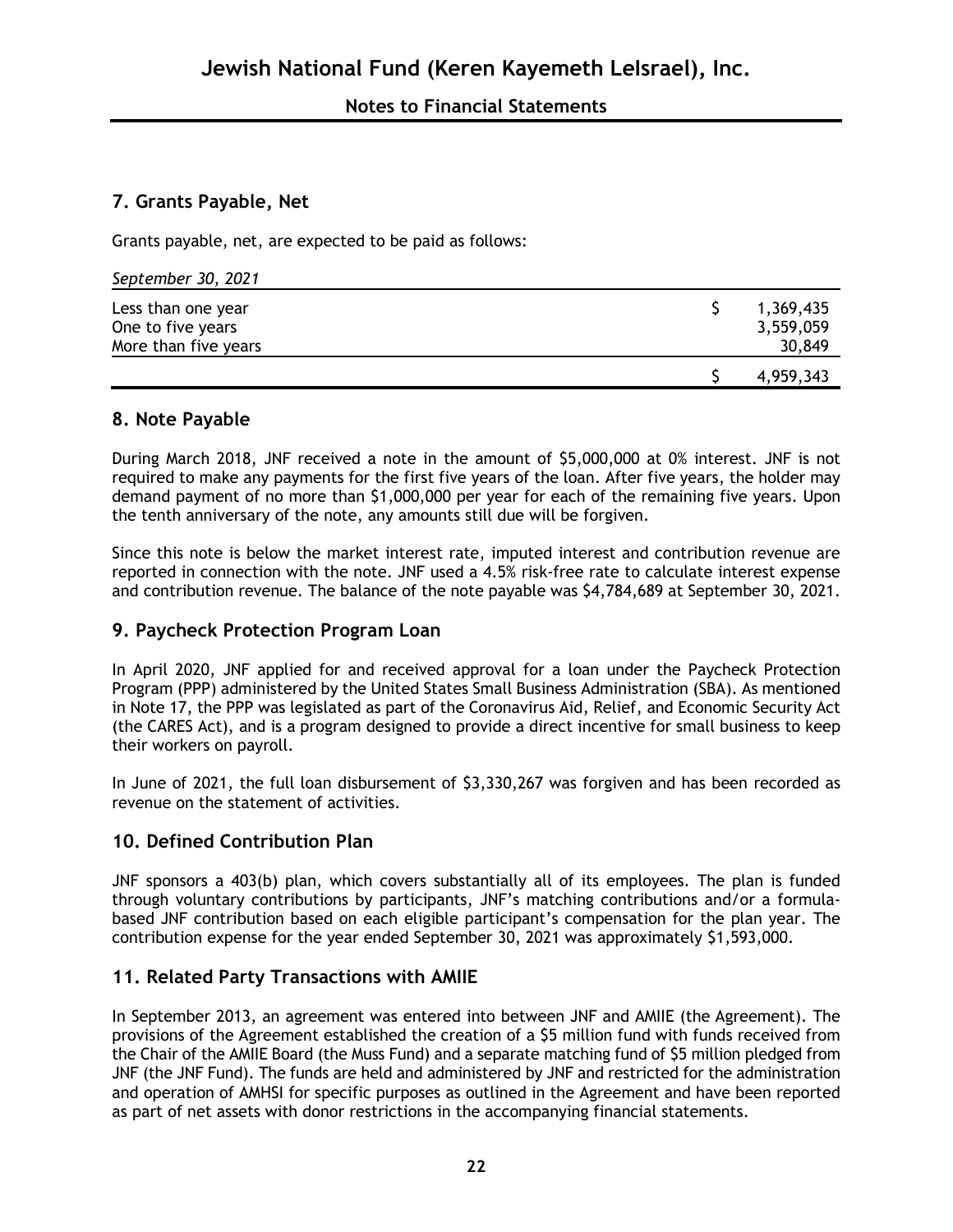JNF records an asset and contribution revenue when it receives assets from a donor on behalf of AMIIE.

## **12. Net Assets with Donor Restrictions**

Net assets with donor restrictions were available for the following purposes or periods:

*September 30, 2021*

| Restricted for specific purposes/periods:<br>Israel programs<br>Time-restricted under split-interest agreements<br>Time-restricted-for periods after September 30<br>Scholarships<br>Other | \$<br>13,212,032<br>36,054,498<br>23,682,819<br>8,179,116<br>1,408,359 |
|--------------------------------------------------------------------------------------------------------------------------------------------------------------------------------------------|------------------------------------------------------------------------|
|                                                                                                                                                                                            | 82,536,824                                                             |
| Restricted in perpetuity:                                                                                                                                                                  |                                                                        |
| General operations                                                                                                                                                                         | 3,772,154                                                              |
| Scholarships                                                                                                                                                                               | 1,763,445                                                              |
| Special events                                                                                                                                                                             | 5,000,000                                                              |
| <b>Trees</b>                                                                                                                                                                               | 200,000                                                                |
| Beneficial interest in perpetual trust                                                                                                                                                     | 383,988                                                                |
|                                                                                                                                                                                            | 11,119,587                                                             |
|                                                                                                                                                                                            | 93,656,411                                                             |

Net assets released from donor restrictions consisted of the following:

*Year ended September 30, 2021*

| Israel programs                   | (238, 300)   |
|-----------------------------------|--------------|
| Split-interest agreements expired | (8,607,842)  |
| Time restriction lapsed           | (6,472,876)  |
| Scholarships                      | (377, 399)   |
| Other                             | (206, 039)   |
|                                   | (15,902,456) |

## **13. Endowment Funds**

*General*

JNF's endowments consist of individual donor-restricted endowment funds established to support activities of JNF. As required by U.S. GAAP, net assets associated with endowment funds are classified and reported based on the existence of donor-imposed restrictions.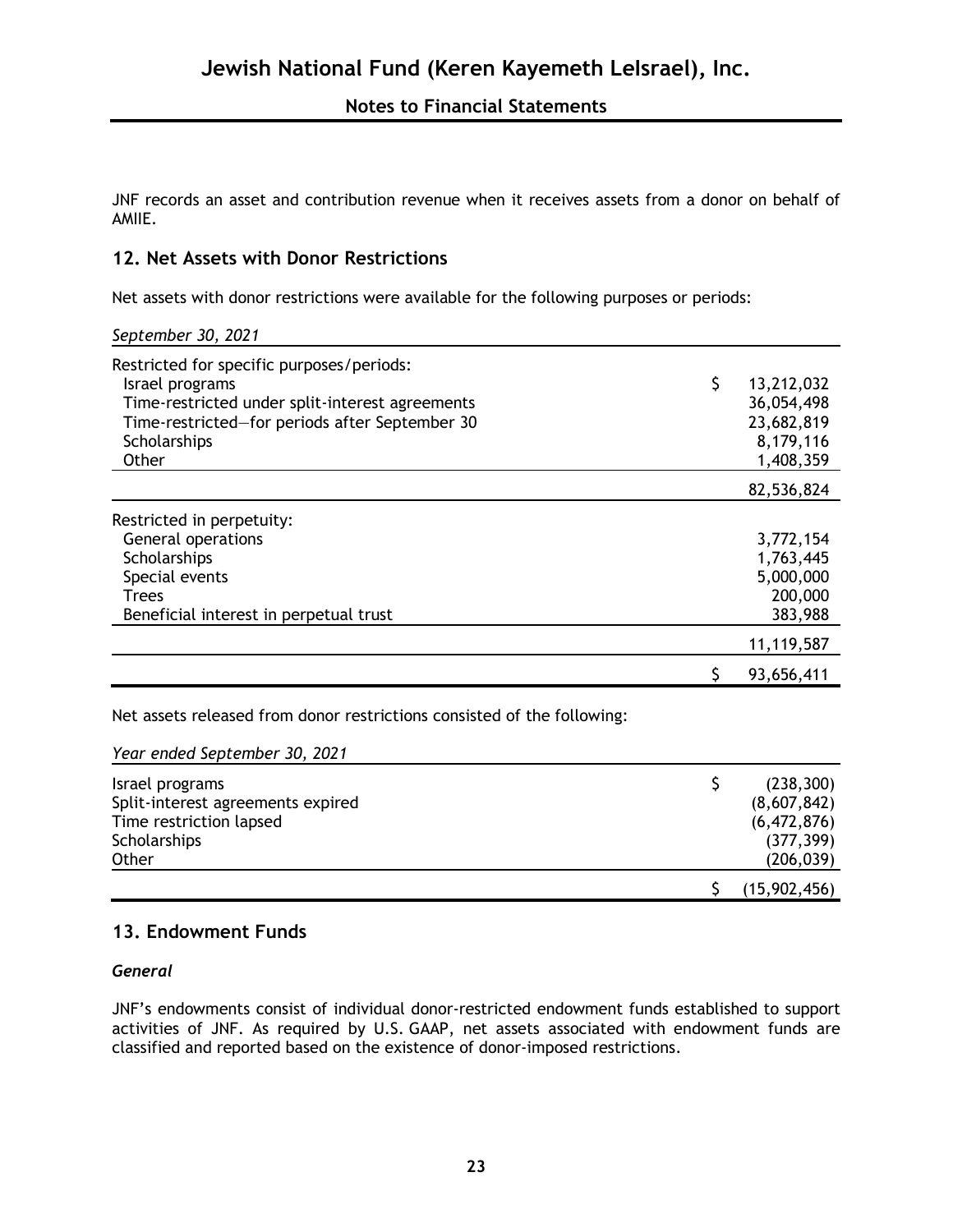### **Notes to Financial Statements**

#### *Interpretation of Relevant Law*

The state of New York has enacted the New York State Prudent Management of Institutional Funds Act (NYPMIFA), its version of the Uniform Prudent Management of Institutional Funds Act (UPMIFA). All not-for-profit organizations formed in New York must apply this law. JNF classifies as net assets with donor restrictions held in perpetuity, unless otherwise stipulated by the donor: (a) the original value of gifts donated to its permanent endowment, (b) the original value of subsequent gifts to its permanent endowment, and (c) accumulations to its permanent endowment made in accordance with the direction of the applicable donor gift instrument at the time the accumulation is added to the funds.

The remaining portion of the donor-restricted endowment fund not restricted in perpetuity is classified as net assets with donor restrictions until such amounts are appropriated for expenditure by JNF in a manner consistent with the uses, benefits, purposes and duration for which the endowment is established and the standard of prudence prescribed by NYPMIFA.

In accordance with NYPMIFA, JNF considers the following factors in making a determination to appropriate for expenditure or accumulate donor-restricted endowment funds: the purpose, duration, and preservation of the endowment fund; expected total return on endowment investments; general economic conditions; the possible effects of inflation and deflation; other resources of JNF; and the investment policy of JNF.

#### *Return Objectives, Strategies Employed and Spending Policy*

The primary objective of the endowment in the near term is to preserve the nominal market value of its assets in order to limit realized and unrealized investment losses. The secondary objective of the endowment is to grow the value of its assets at a modest rate to allow for continued support of JNF's operations.

Due to JNF's current financial circumstance, the first priority, in the near-term, is to reduce the potential for short-term investment losses. The objective therefore prioritizes short-term stability, risk reduction and liquidity over long-term capital appreciation. The current investment approach for the endowment is to prioritize capital preservation and liquidity and to limit losses within the portfolio by minimizing its exposure to equities and other investments with the potential for significant losses. With this investment approach, the majority of the endowment's assets are invested in investments that are expected to generate modest returns with lower risk. A smaller portion of the endowment may be invested in asset classes and investment strategies with a higher risk-return profile, as appropriate.

From time to time, the fair value of assets associated with individual donor-restricted endowment funds may fall below the level that the donor or UPMIFA requires JNF to retain as a fund of perpetual duration. There were no deficiencies as of September 30, 2021.

Investment income on the endowments is recorded as with donor restriction - purpose restricted and is appropriated in accordance with the spending policy.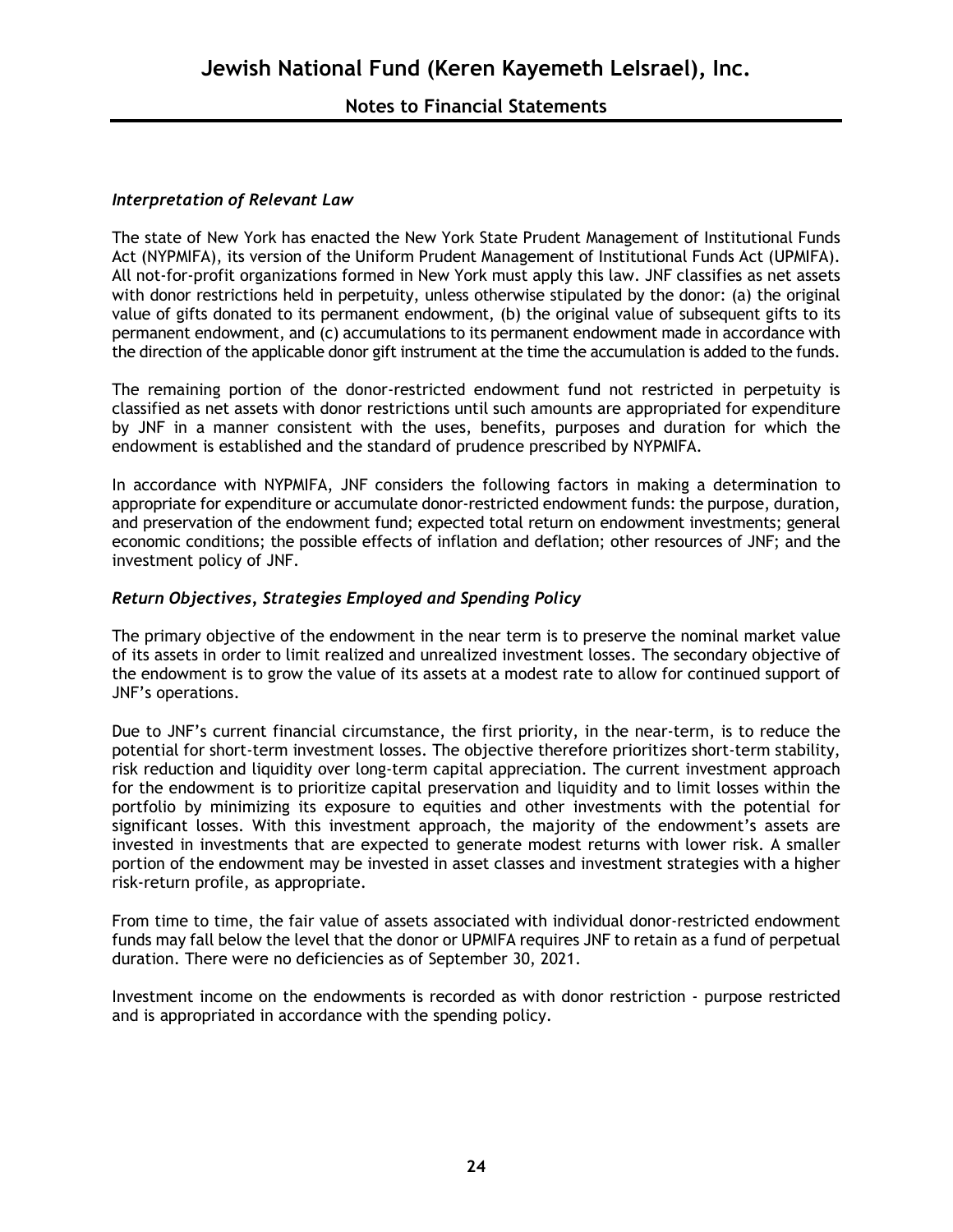Endowment net asset composition by type of fund is as follows:

| September 30, 2021                                                                    |                    |
|---------------------------------------------------------------------------------------|--------------------|
| Donor-restricted funds                                                                | 9,335,385          |
| Changes in endowment net assets are as follows:                                       |                    |
| September 30, 2021                                                                    |                    |
| Endowment Net Assets with Donor Restrictions, beginning of year                       | 8,169,106          |
| Investment return:<br>Interest and dividends, net<br>Net realized and unrealized gain | 162,254<br>776,325 |
| <b>Total Investment Return</b>                                                        | 938,579            |
| Contributions                                                                         | 430,000            |
| Appropriation of endowment net assets for expenditure–spending policy                 | (202, 300)         |
| Endowment Net Assets with Donor Restrictions, end of year                             | 9,335,385          |

## **14. Liquidity and Availability of Resources**

JNF's financial assets available within one year of the statement of financial position date for general expenditure are as follows:

| September 30, 2021                                                                                                                                                                                                 |                                               |
|--------------------------------------------------------------------------------------------------------------------------------------------------------------------------------------------------------------------|-----------------------------------------------|
| Cash and cash equivalents<br>Contributions receivable, net<br>Investments, at fair value                                                                                                                           | \$<br>22,641,978<br>28,724,888<br>333,526,504 |
| Total Financial Assets Available Within One Year                                                                                                                                                                   | 384,893,370                                   |
| Less: amounts unavailable for general expenditures within one year, due to:<br>Restricted by donors with purpose restrictions<br>Restricted by donors with time restrictions<br>Restricted by donors in perpetuity | 22,799,507<br>59,737,317<br>11,119,587        |
| Total Amounts Unavailable for General Expenditures Within One Year                                                                                                                                                 | 93,656,411                                    |
| Less: amounts unavailable to management without Board's approval:<br>Board-designated for Boruchin Israel Advocacy Center<br>Board-designated for JNF Initiatives Fund<br>Board-designated for Buildings Fund      | 131,835,409<br>69,283,049<br>3,569,936        |
| Total Amounts Unavailable to Management Without Board's Approval                                                                                                                                                   | 204,688,394                                   |
| Total Financial Assets Available to Management for General Expenditure<br><b>Within One Year</b>                                                                                                                   | 86,548,565                                    |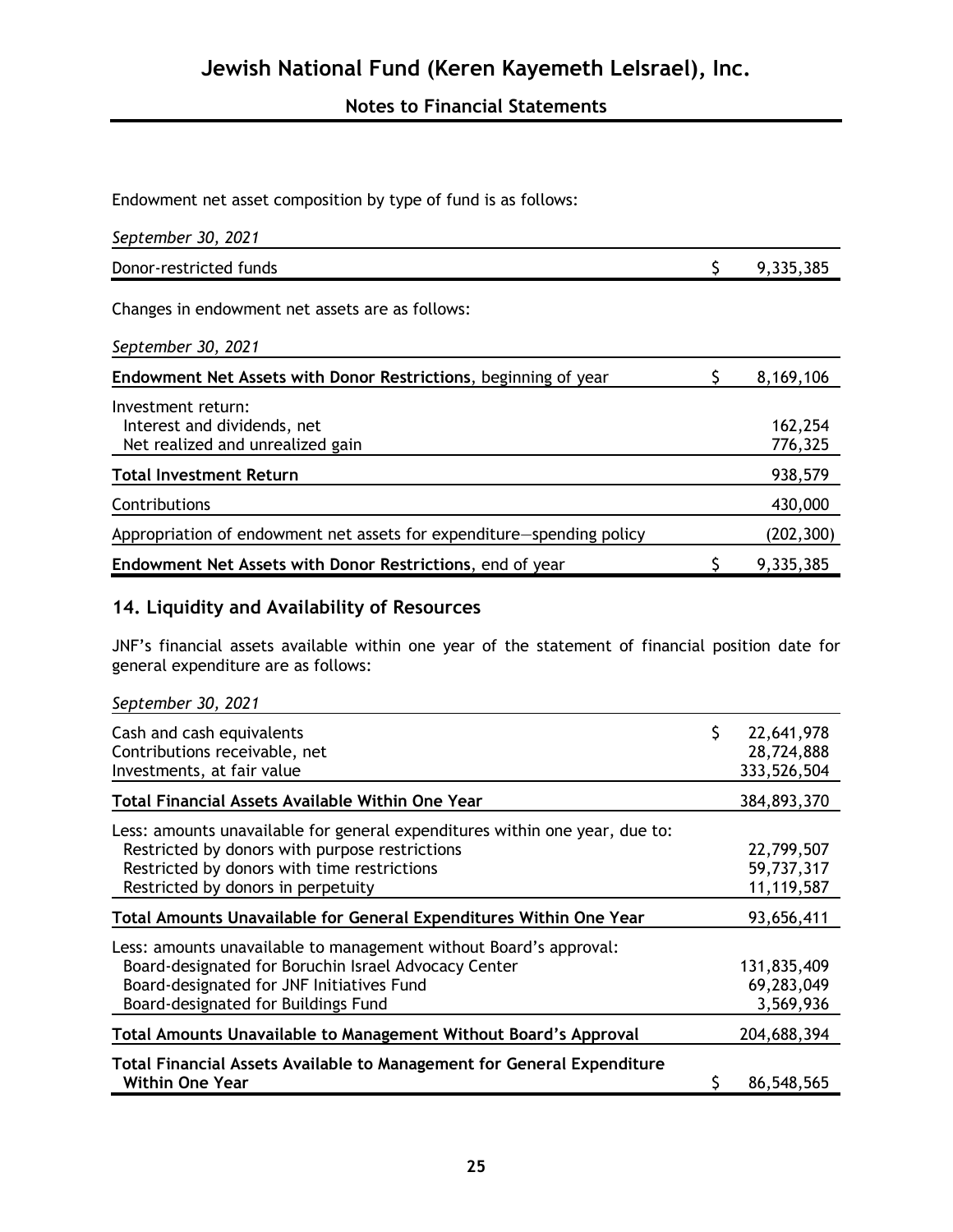#### *Liquidity Management*

JNF maintains a policy of structuring its financial assets to be available as its general expenditures, liabilities and other obligations come due.

Additionally, JNF has Board-designated net assets without donor restrictions that, while JNF does not intend to spend these for purposes other than those identified, the amounts could be made available for current operations, if necessary.

### **15. Methods Used for Allocation of Expenses**

Direct expenses are assigned to the various programs and supporting services based upon actual costs incurred. The financial statements also report certain categories of expenses that are attributable to one or more program or supporting functions of JNF. Those expenses are allocated based upon various allocation factors, including square footage occupied and time and effort. Depreciation is allocated based on estimated use of square footage. Employee expenses are allocated based on time studies. Other expenses are allocated based on estimates of time and effort.

#### **16. Commitments**

#### *Operating Leases*

JNF occupies certain of its zone and community offices under sublease agreements that expire through September 2024. Under the terms of the subleases, JNF pays annual base rents and building operating expenses based on its pro rata share of the space occupied.

Future minimum (base) lease payments are as follows:

#### *Year ending September 30,*

|      | 2,568,633 |
|------|-----------|
| 2026 | 130,725   |
| 2025 | 373,940   |
| 2024 | 564,196   |
| 2023 | 739,755   |
| 2022 | 760,017   |

Total rent expense for the year ended September 30, 2021 was \$980,272.

#### *Litigation*

Various lawsuits against JNF may arise in the ordinary course of business. Contingent liabilities arising from such litigation and other matters are not expected to be material in relation to the financial position of JNF.